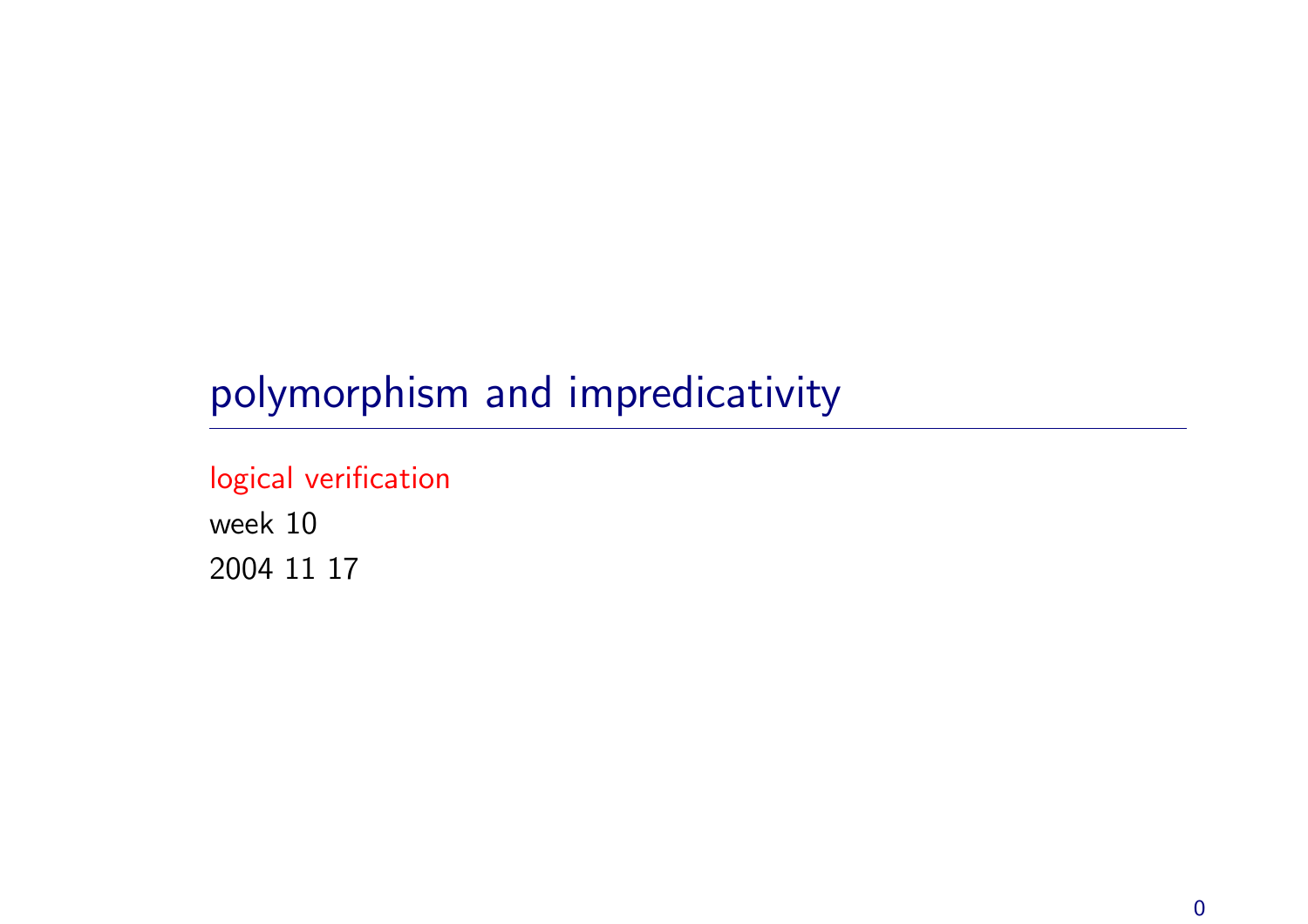#### polymorphism

#### the course

propositional logic  $\leftrightarrow$  simple type theory  $\lambda \rightarrow$ predicate logic  $\leftrightarrow$  type theory with dependent types  $\lambda P$ 2nd order propositional logic  $\leftrightarrow$  polymorphic type theory  $\lambda$ <sup>2</sup>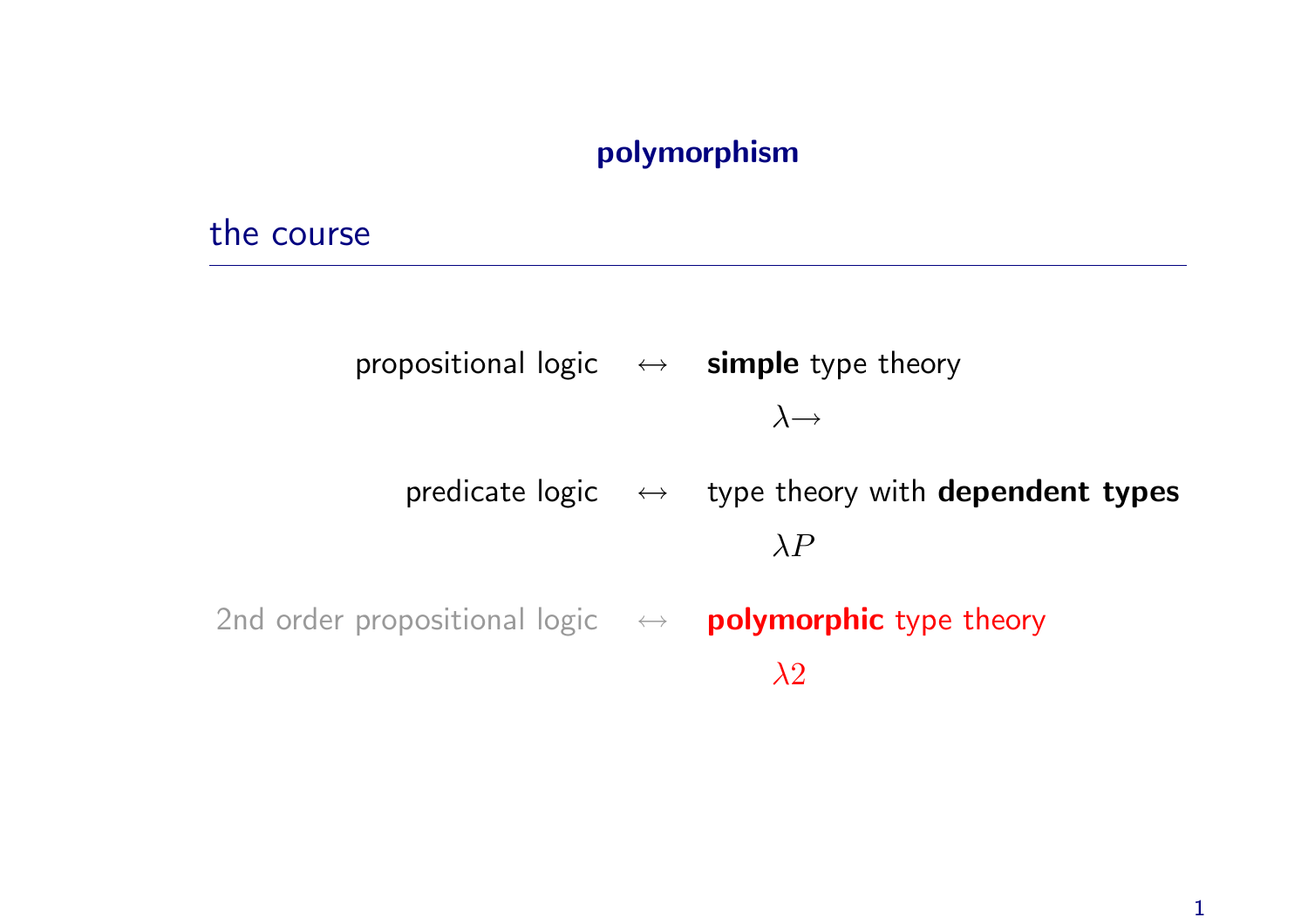### the lambda cube

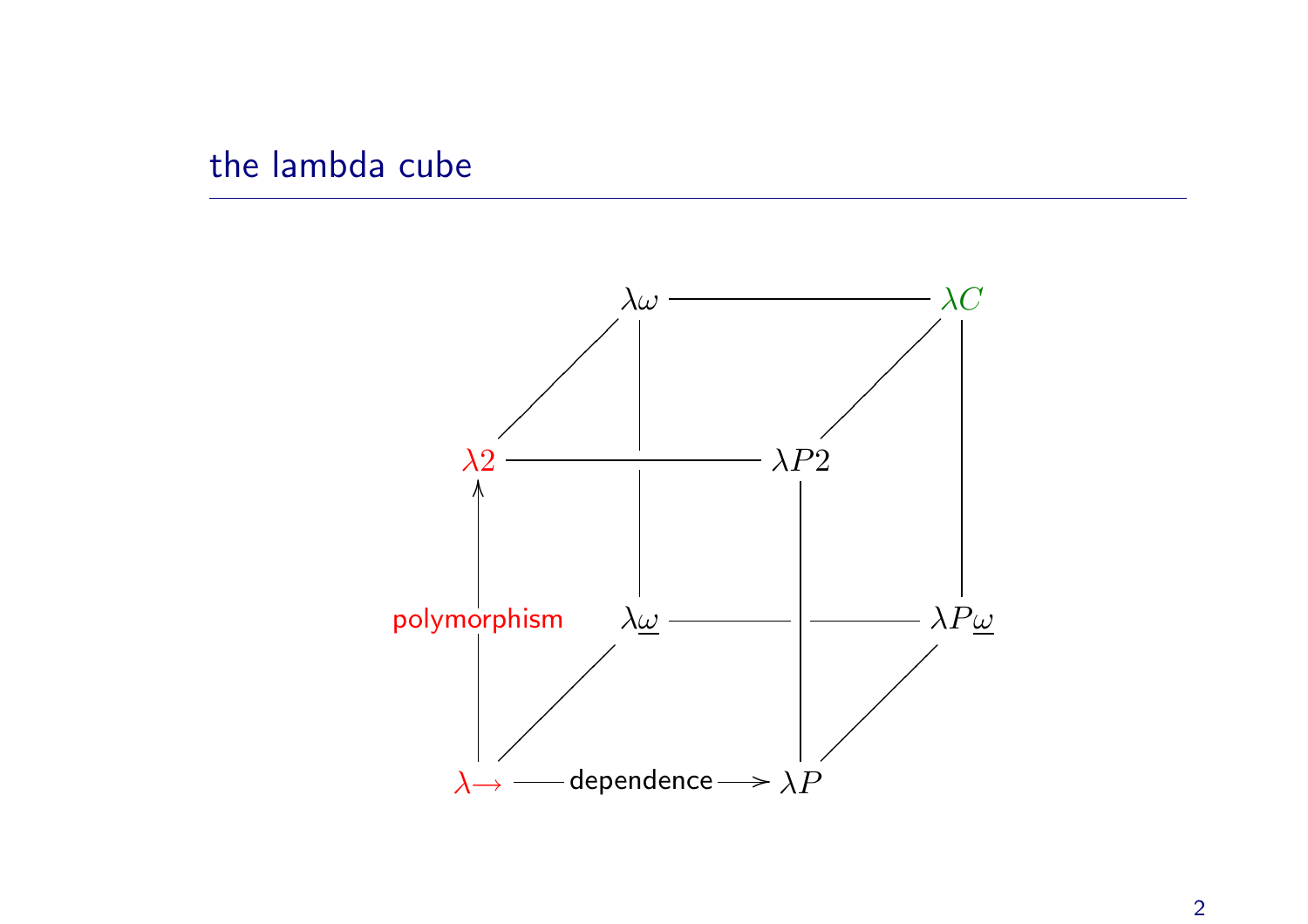### polymorphism

we had functions & quantification over the elements of a type

```
\lambda n : nat. \cdots\forall n : \textsf{nat}\dotsfun n : nat \Rightarrow ...forall n : nat, ...
```
we now add functions & quantification over the types themselves

```
\lambda A : * \ldots\forall A: * . . . .fun A : Set \Rightarrow ...forall A : Set, ...
```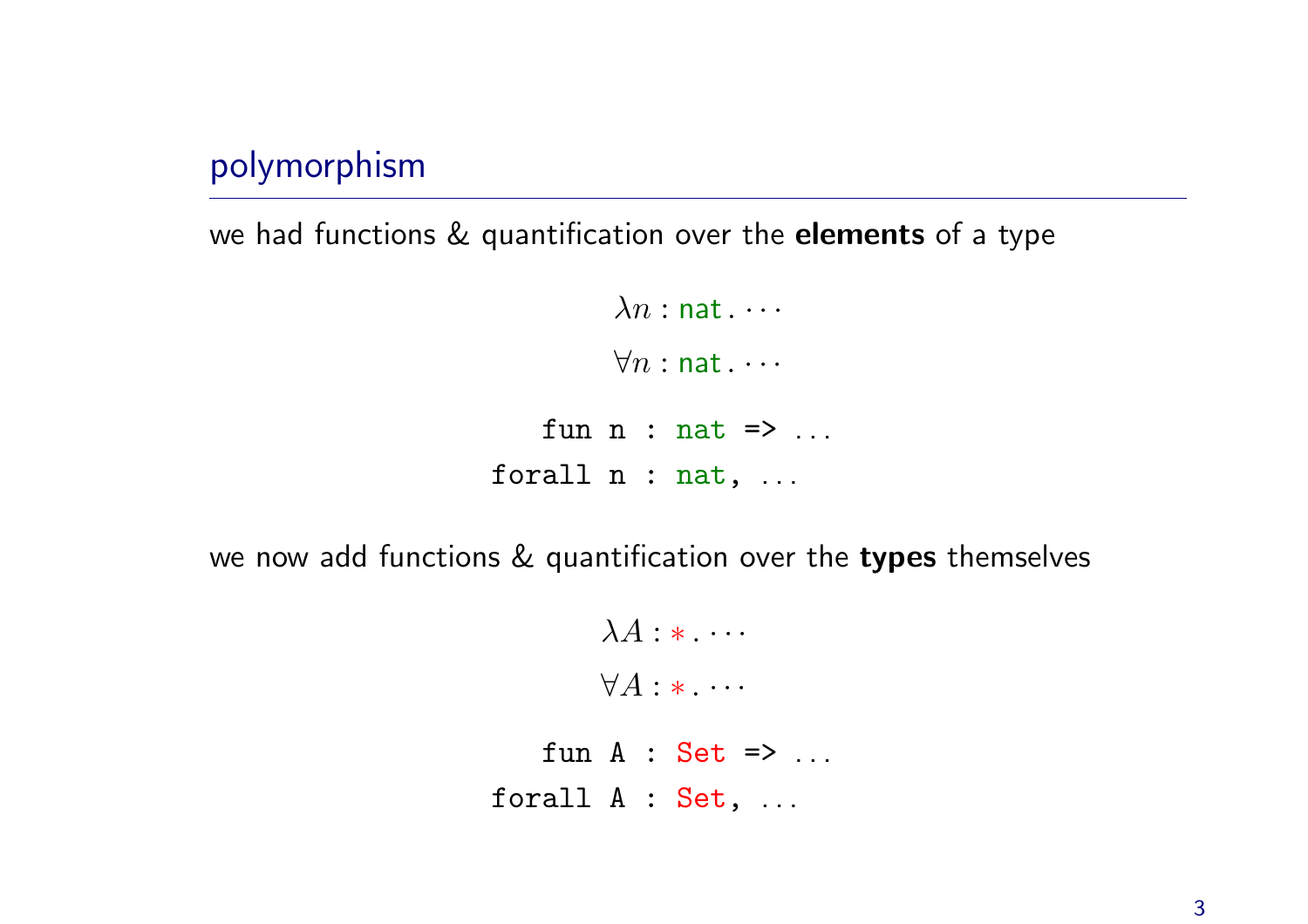dependent types versus polymorphism

#### • dependent types

types can take terms as an argument

#### • polymorphism

terms can take types as an argument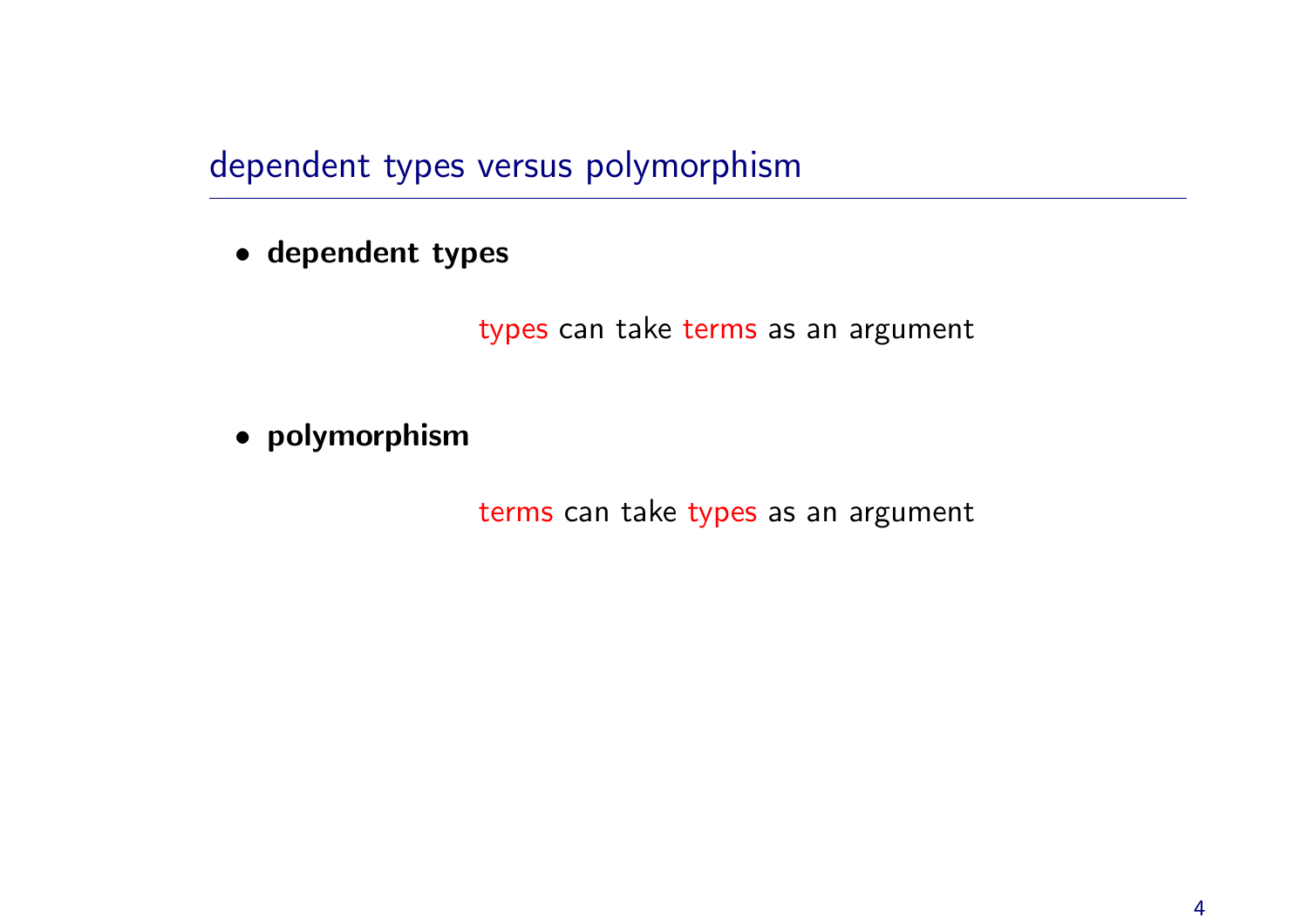#### the polymorphic identity

#### natid

identity function on the natural numbers

 $\lambda n$  : nat.  $n$ 

Definition natid : nat  $\rightarrow$  nat := fun  $n : nat \Rightarrow n$ .

Check (natid 0). Eval compute in (natid 0).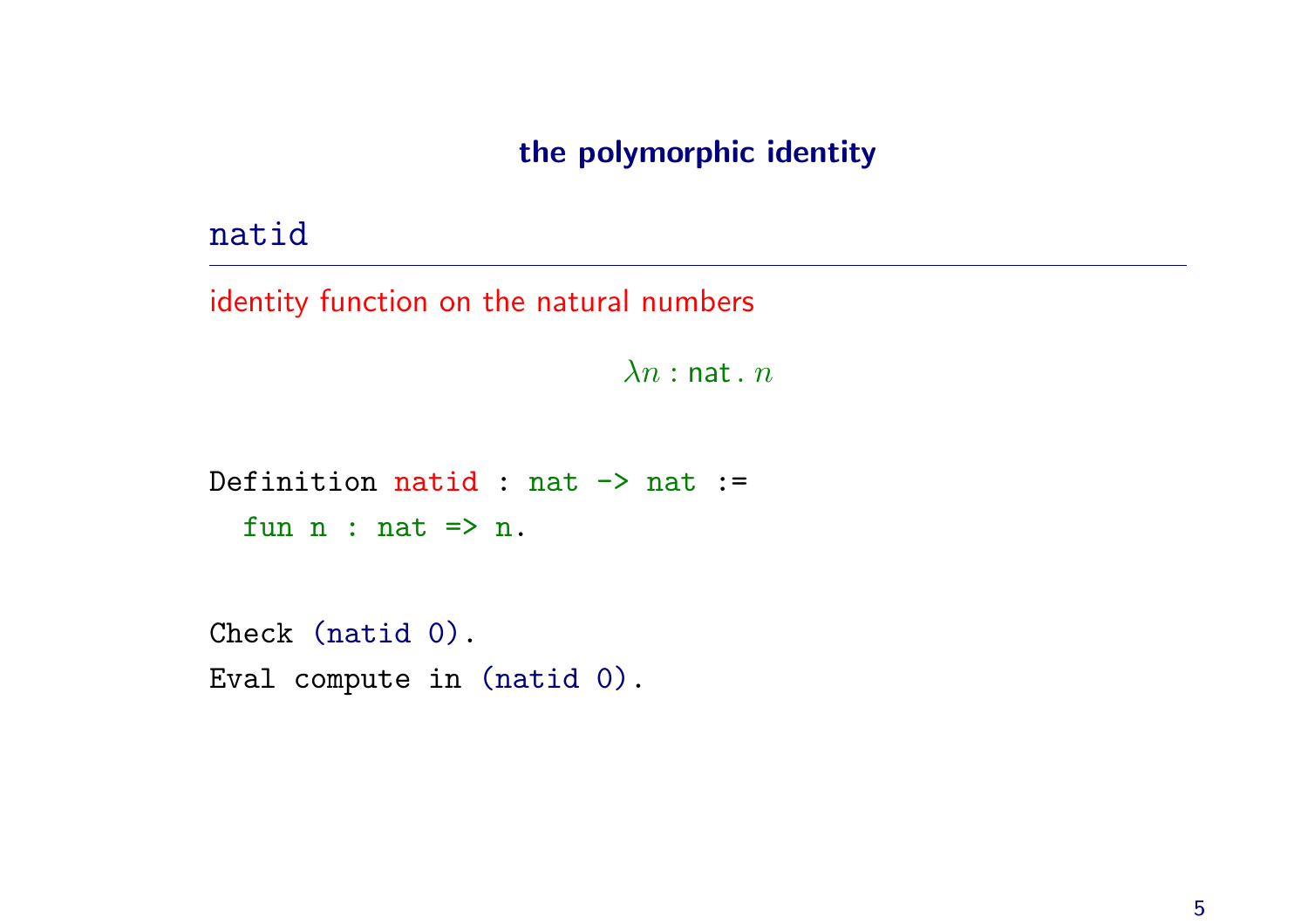boolid

identity function on the booleans

 $\lambda b$  : bool .  $b$ 

```
Definition boolid : bool -> bool :=
  fun b : bool \implies b.
```
Check (boolid true). Eval compute in (boolid true).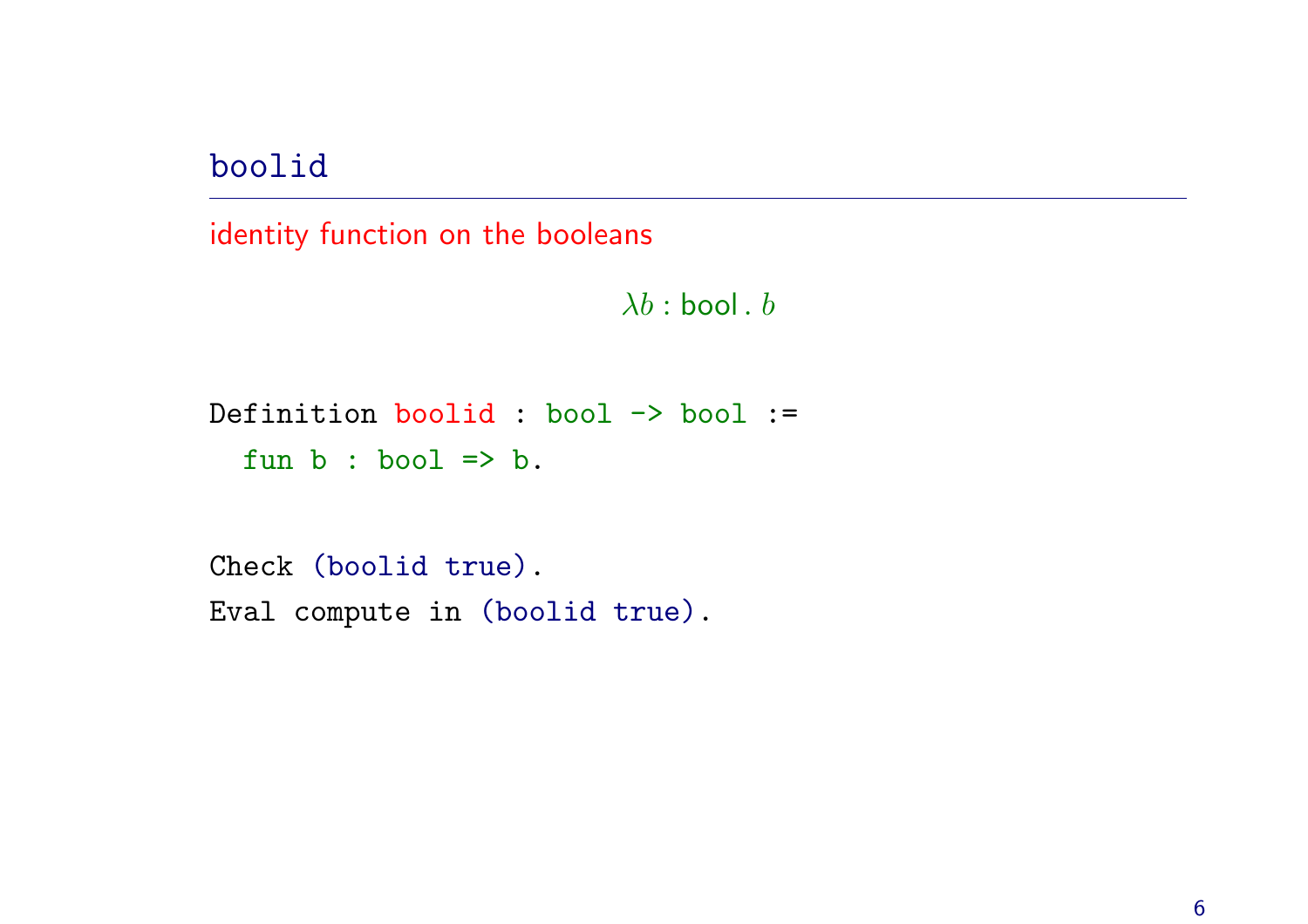### polyid

#### polymorphic identity function

```
\lambda A : * \lambda x : A \cdot x : \Pi A : * A \rightarrow A
```

```
Definition polyid : forall A : Set, A -> A :=
  fun A : Set => fun x : A => x.
```

```
Check (polyid nat 0).
Check (polyid bool true).
```
Eval compute in (polyid nat 0). Eval compute in (polyid bool true).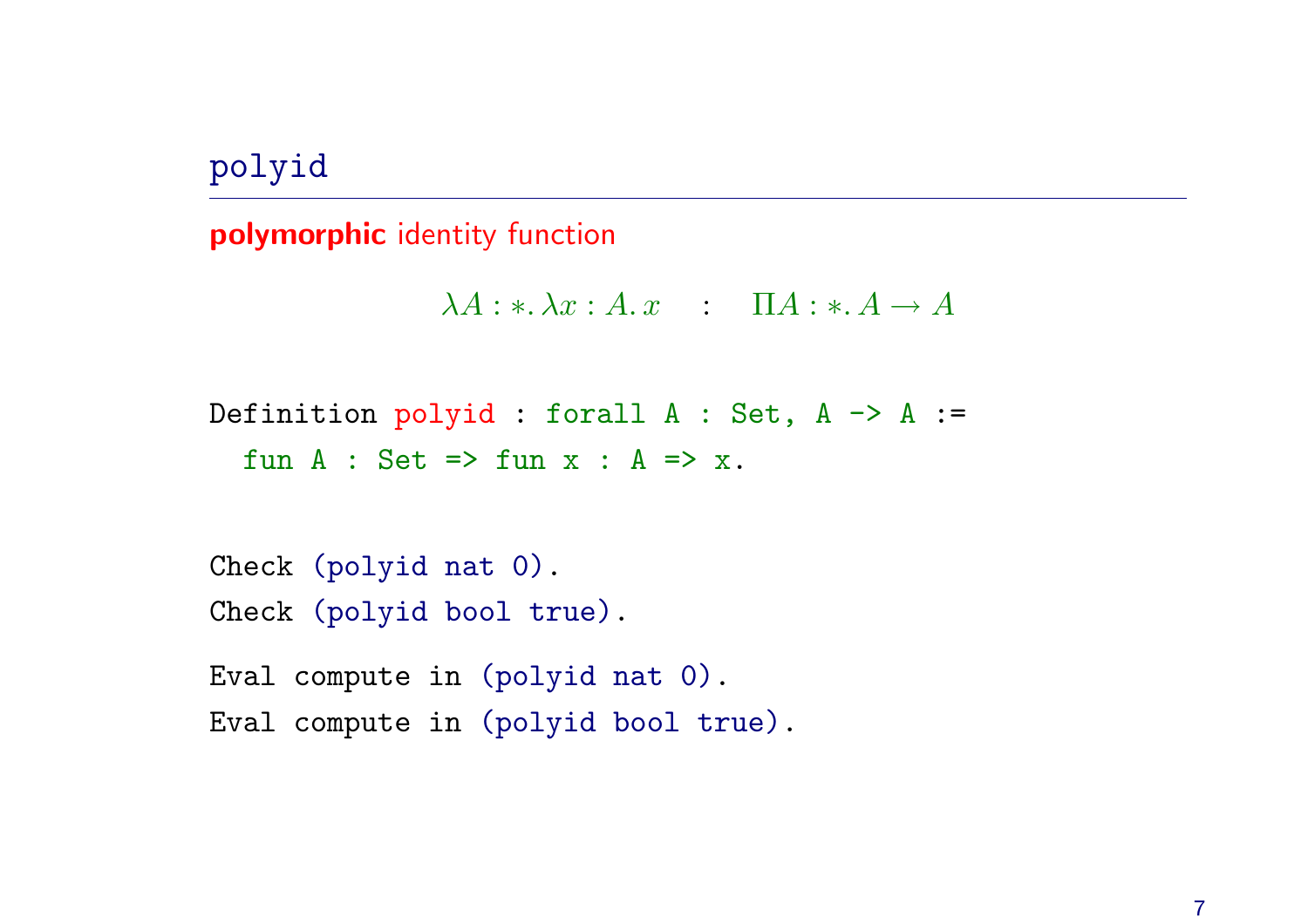#### Notation

```
Check (polyid nat 0).
Check (polyid
_ 0).
```

```
Notation id := (polyid).
```

```
Check (id 0).
Check (id true).
```

```
Eval compute in (id 0).
Eval compute in (id true).
```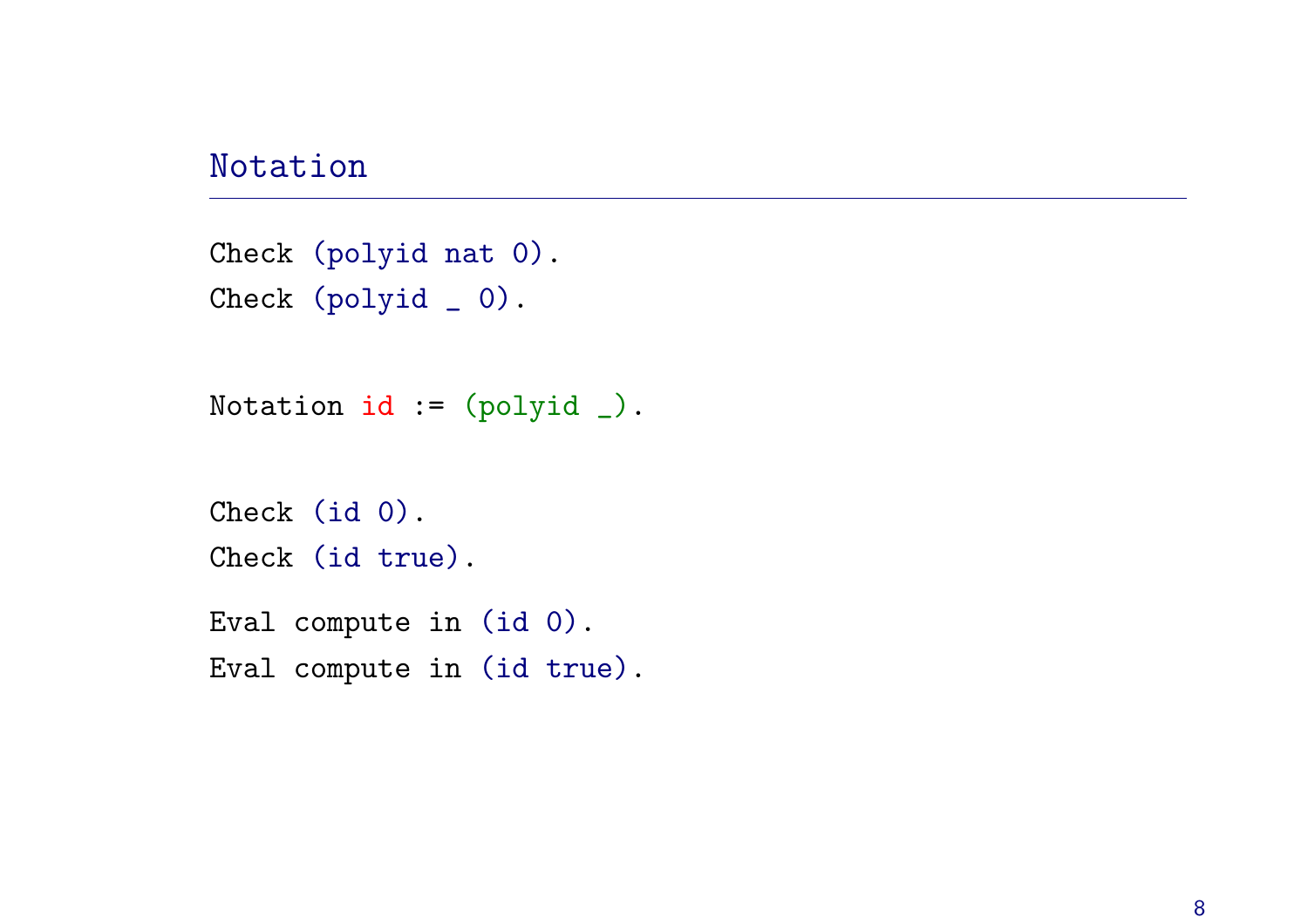#### lists

#### natlist

Inductive natlist : Set := natnil : natlist | natcons : nat -> natlist -> natlist.

3, 1, 4, 1, 5, 9, 2, 6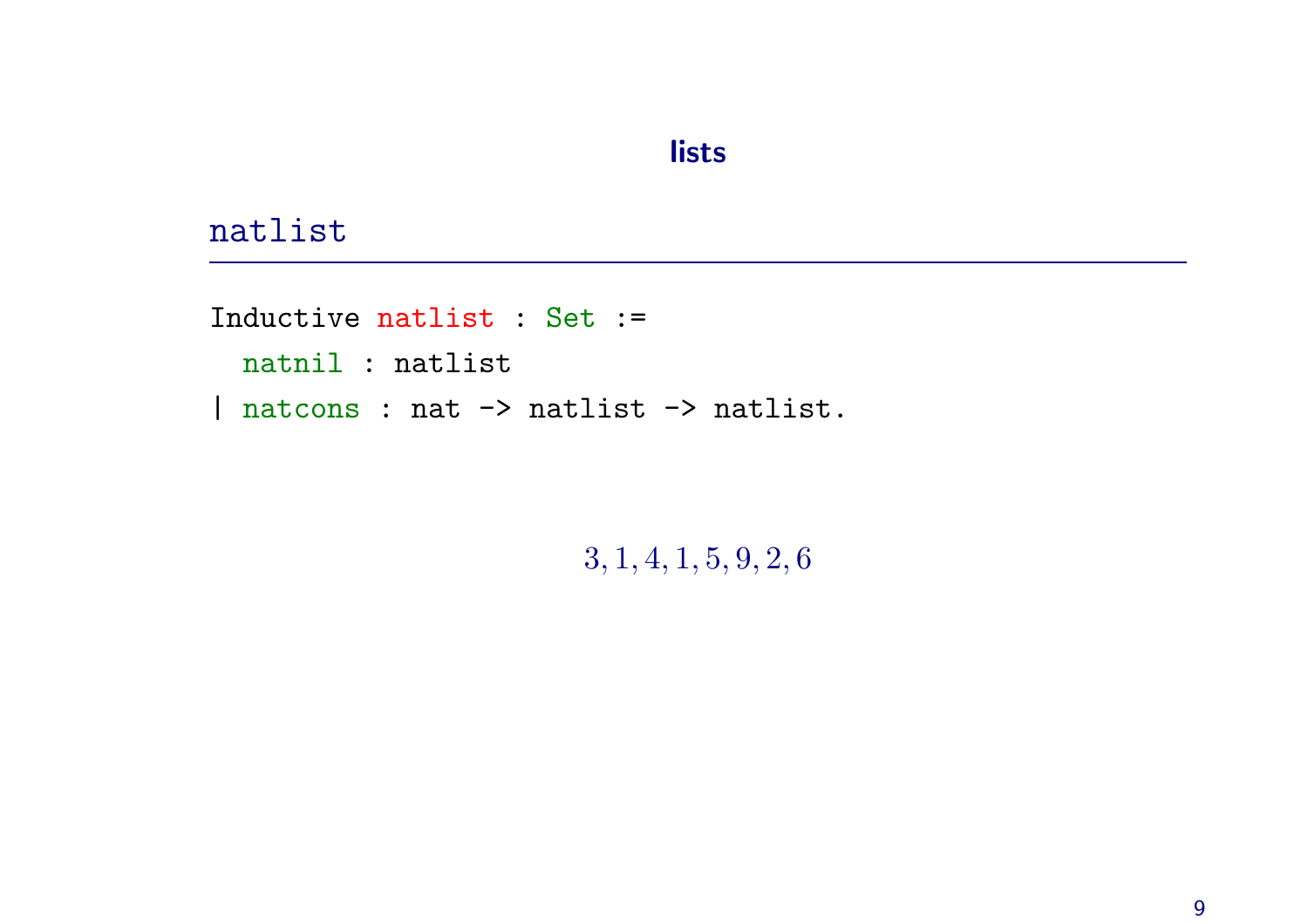natlist\_dep

generalizing natlist to <sup>a</sup> dependent type

```
Inductive natlist_dep : (nat -> Set) :=natnil_dep : (natlist_dep O)
| natcons_dep : forall n : nat,
   nat -> (natlist_dep n) -> (natlist_dep (S n)).
```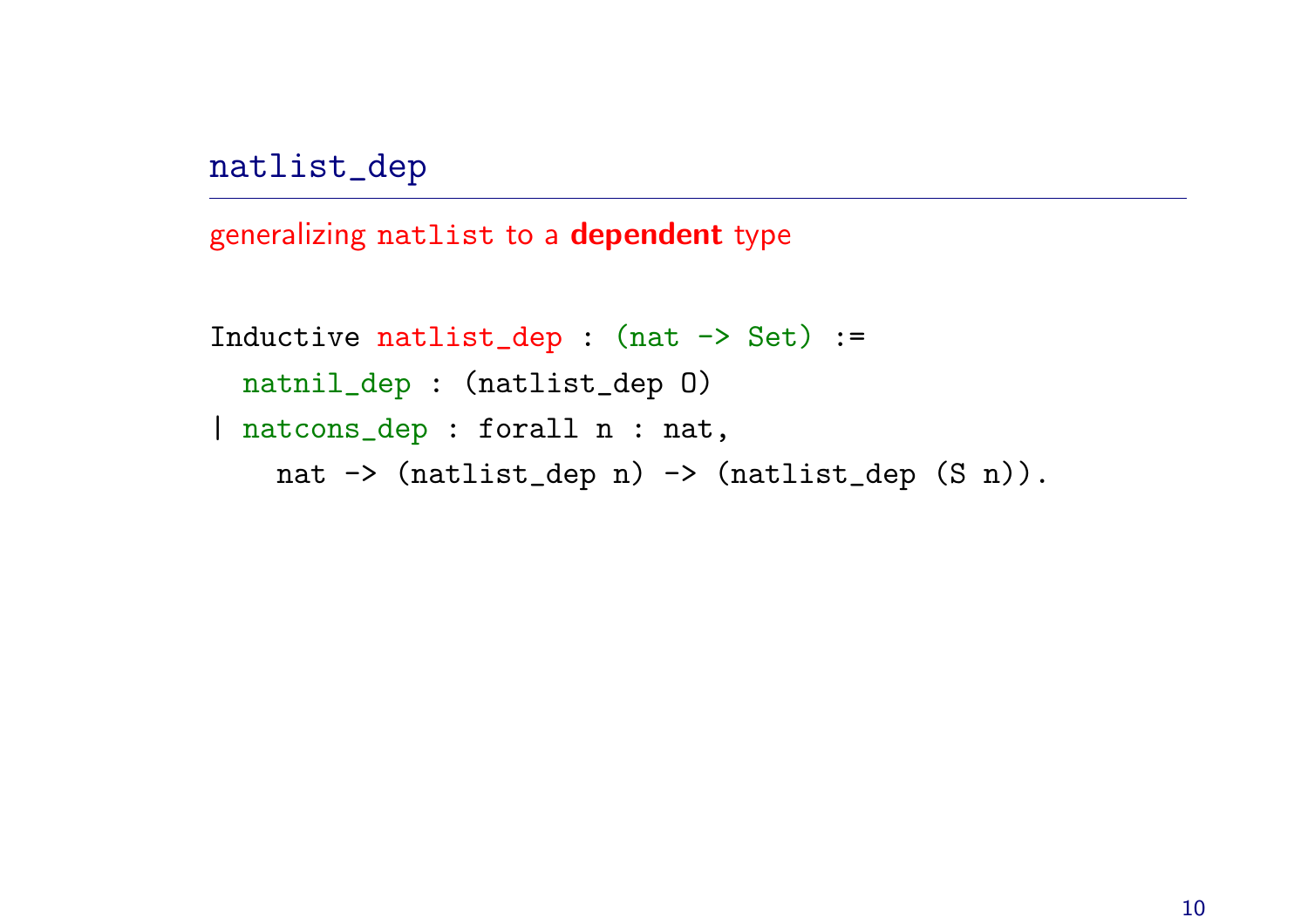#### boollist

Inductive boollist : Set := boolnil : boollist | boolcons : bool -> boollist -> boollist.

## $F, T, F, F, F, T, T, F$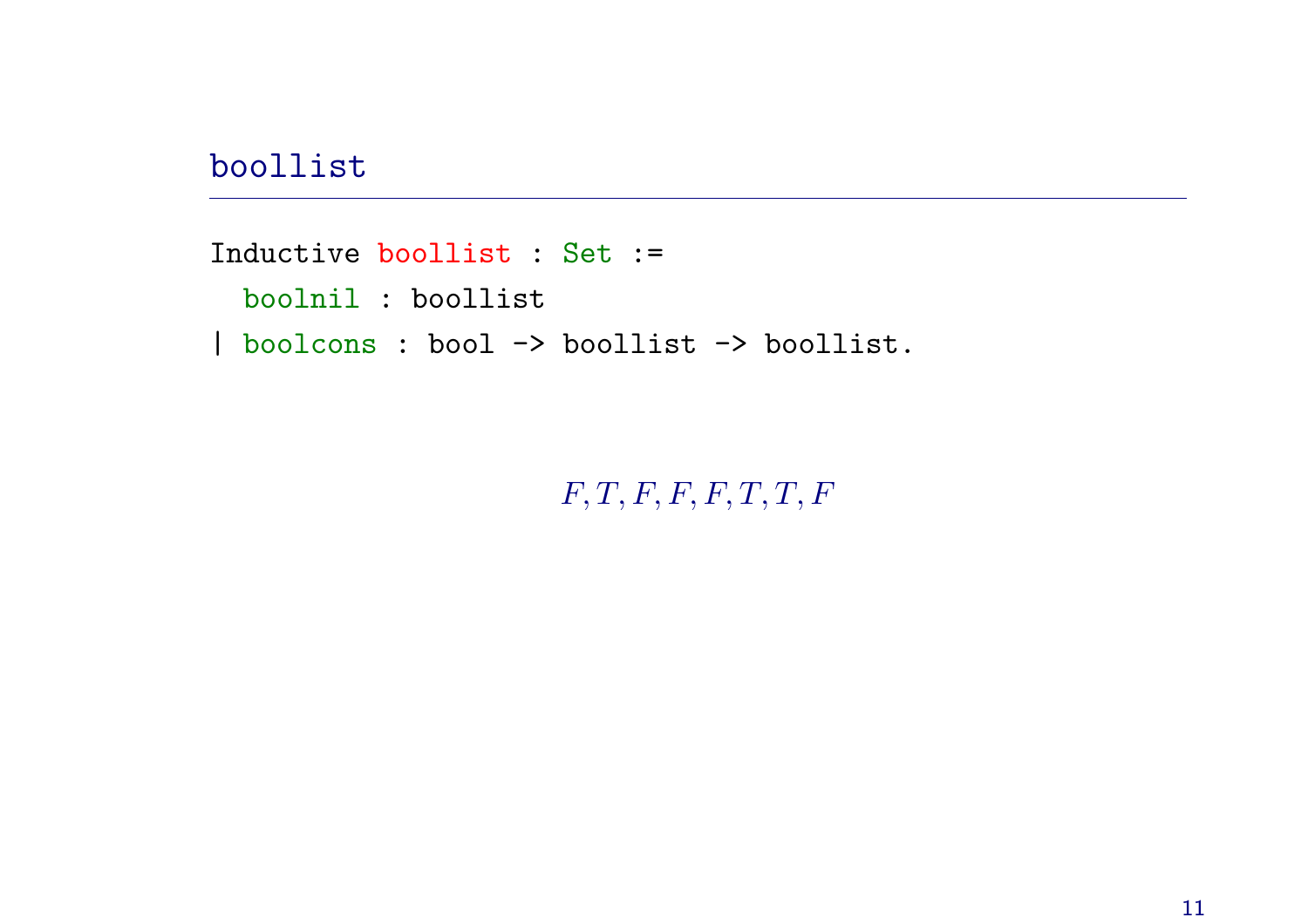polylist

generalizing natlist to <sup>a</sup> polymorphic type

```
Inductive polylist (A : Set) : Set :=
 polynil : (polylist A)
| polycons : A -> (polylist A) -> (polylist A).
polylist : forall A : Set, Set
polylist : Set -> Set
polynil : forall A : Set, (polylist A)
polycons : forall A : Set, A -> (polylist A) -> (polylist A)
```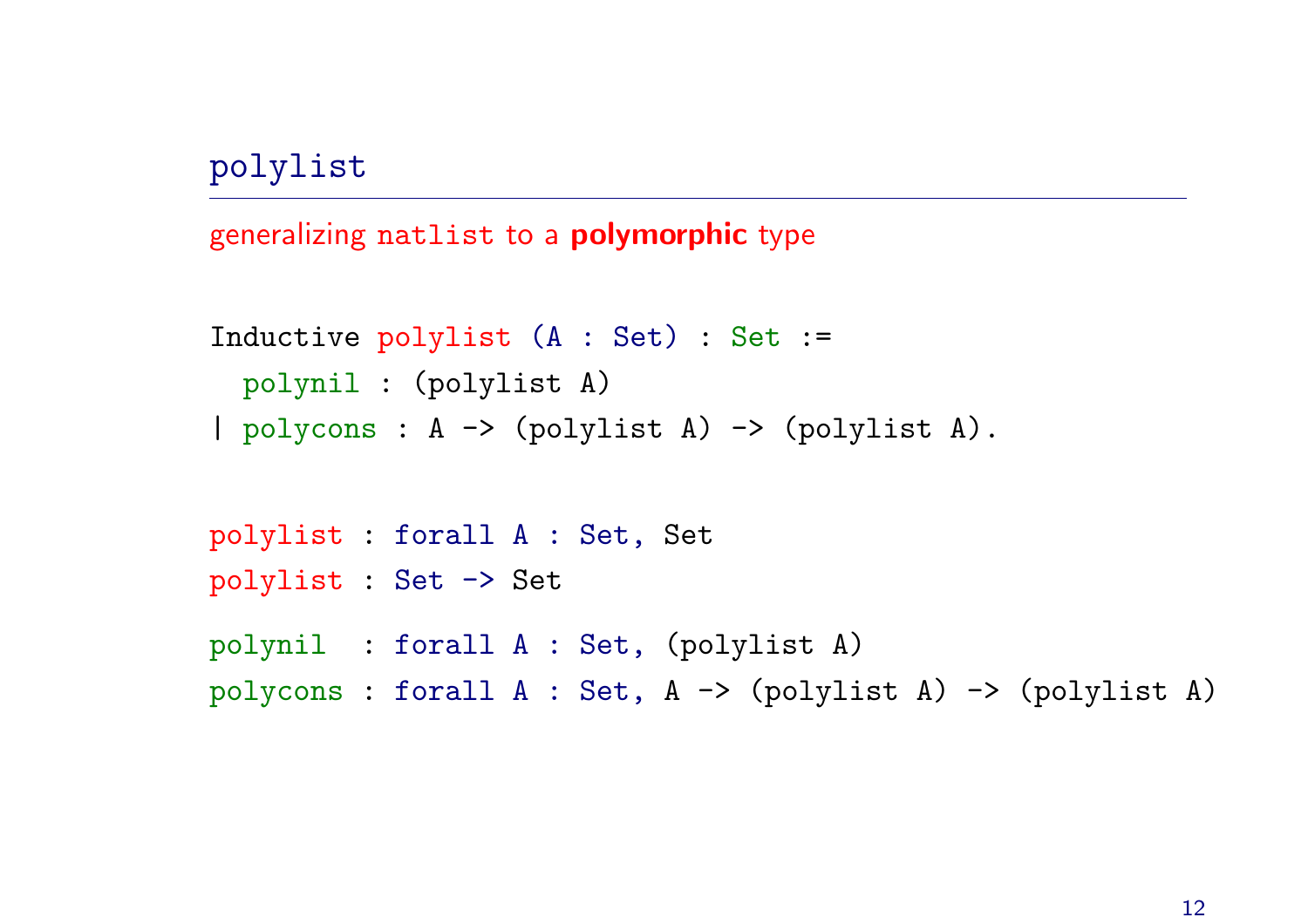examples of polymorphic lists

#### 3, 1

polycons nat <sup>3</sup> (polycons nat <sup>1</sup> (polynil nat))

 $F, T$ 

polycons bool false (polycons bool true (polynil bool))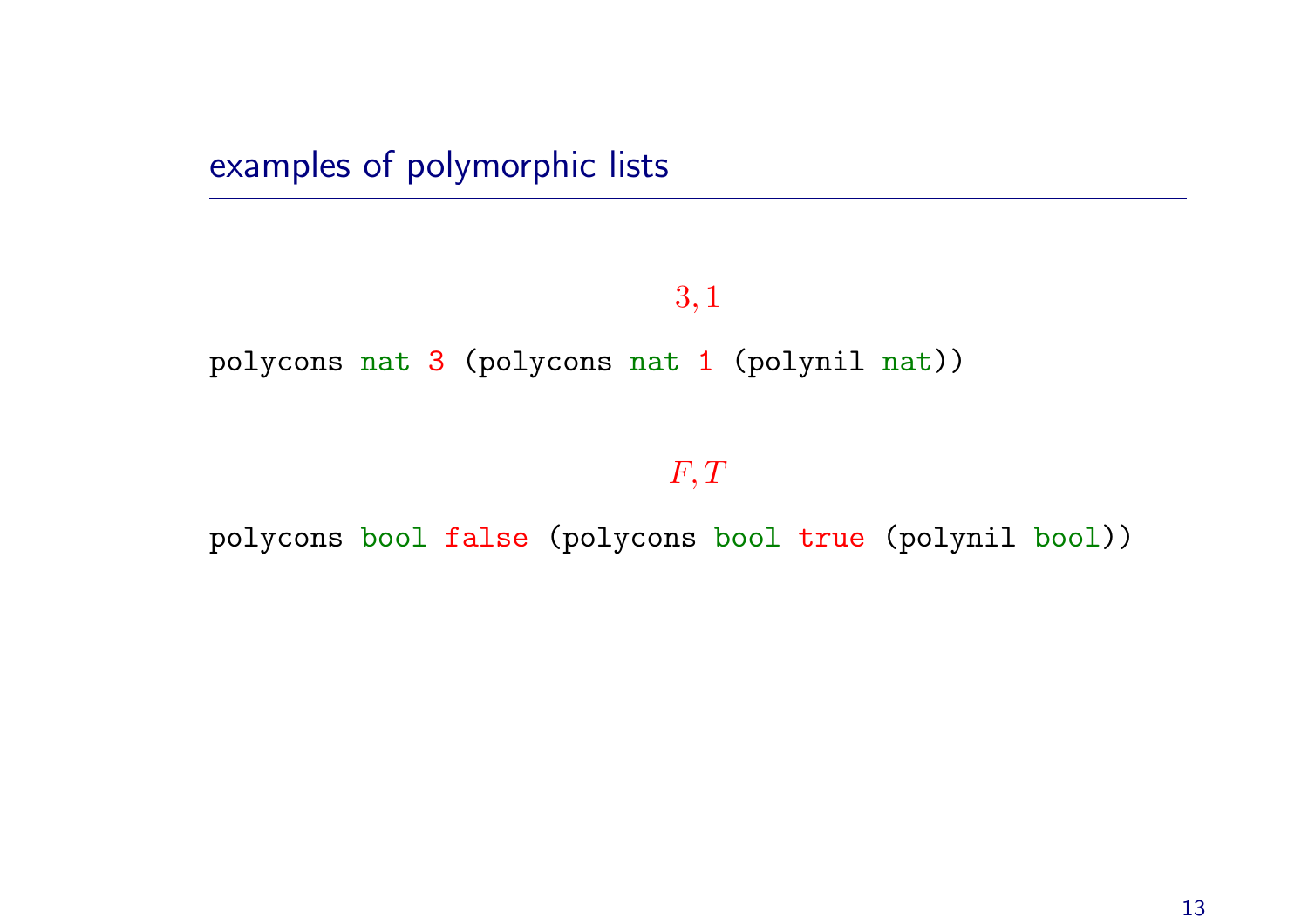. . . and now in stereo!

```
Inductive polylist_dep (A : Set) : nat -> Set :=
  polynil_dep : (polylist_dep A O)
| polycons_dep : forall n : nat,
    A \rightarrow (polylist_dep A n) \rightarrow (polylist_dep A (S n)).
```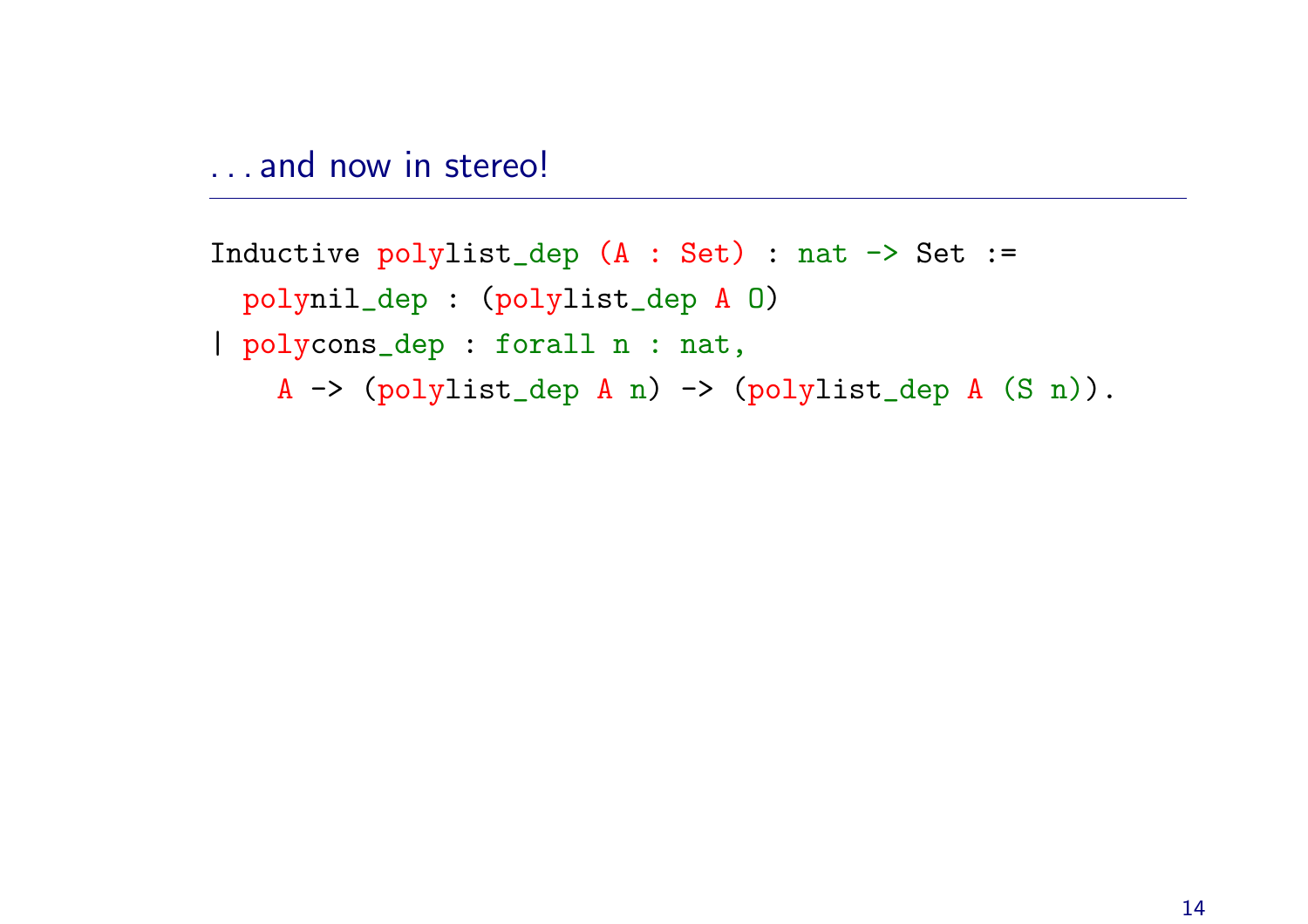#### Notation

```
Notation ni := (polynil).
Notation co := (polycons).
```

```
Check (co 3 (co 1 ni)).
Check (co false (co true ni)).
```

```
Check (co 3 (co true ni)).
```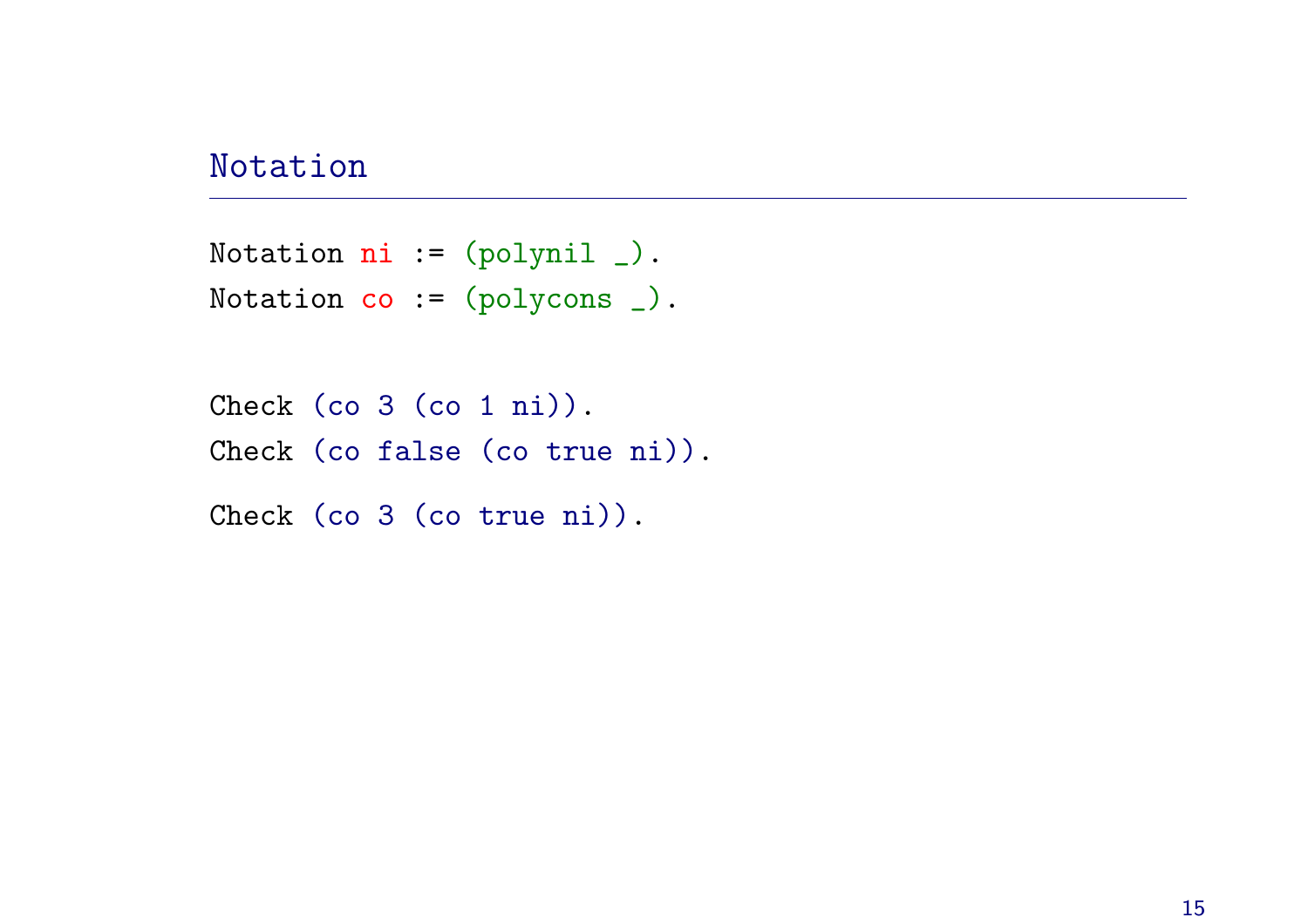... and even more polymorphic

```
Inductive polylist' : Type :=
 polynil' : polylist'
| polycons' : forall A : Set, A -> polylist' -> polylist'.
```
polycons' nat <sup>3</sup> (polycons' bool true polynil')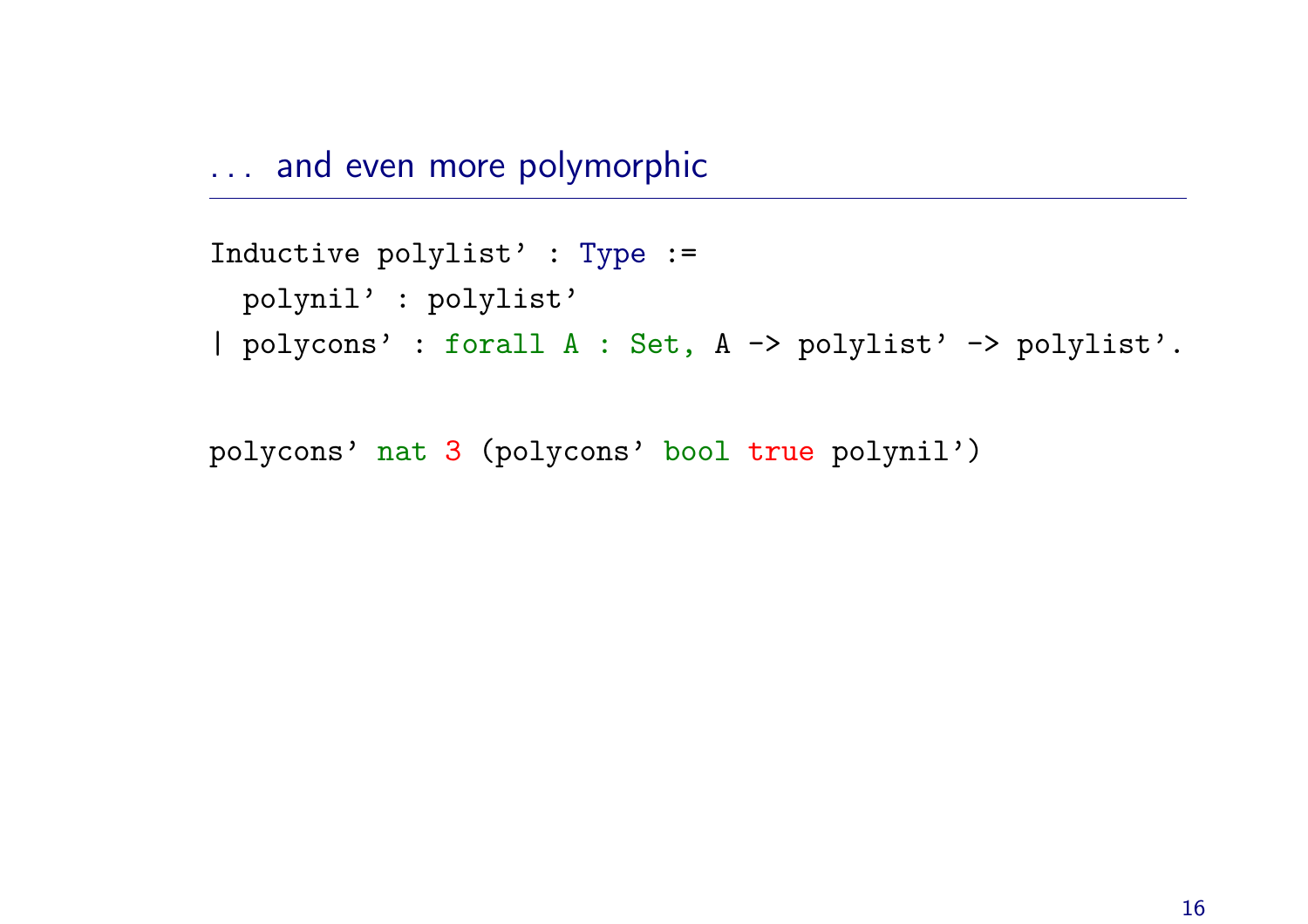#### length of <sup>a</sup> list

#### natlength

```
Fixpoint natlength (l : natlist) {struct l} : nat :=
  match l with
    natural \Rightarrow 0| natcons h t => S (natlength t)
  end.
```
natlength : natlist -> nat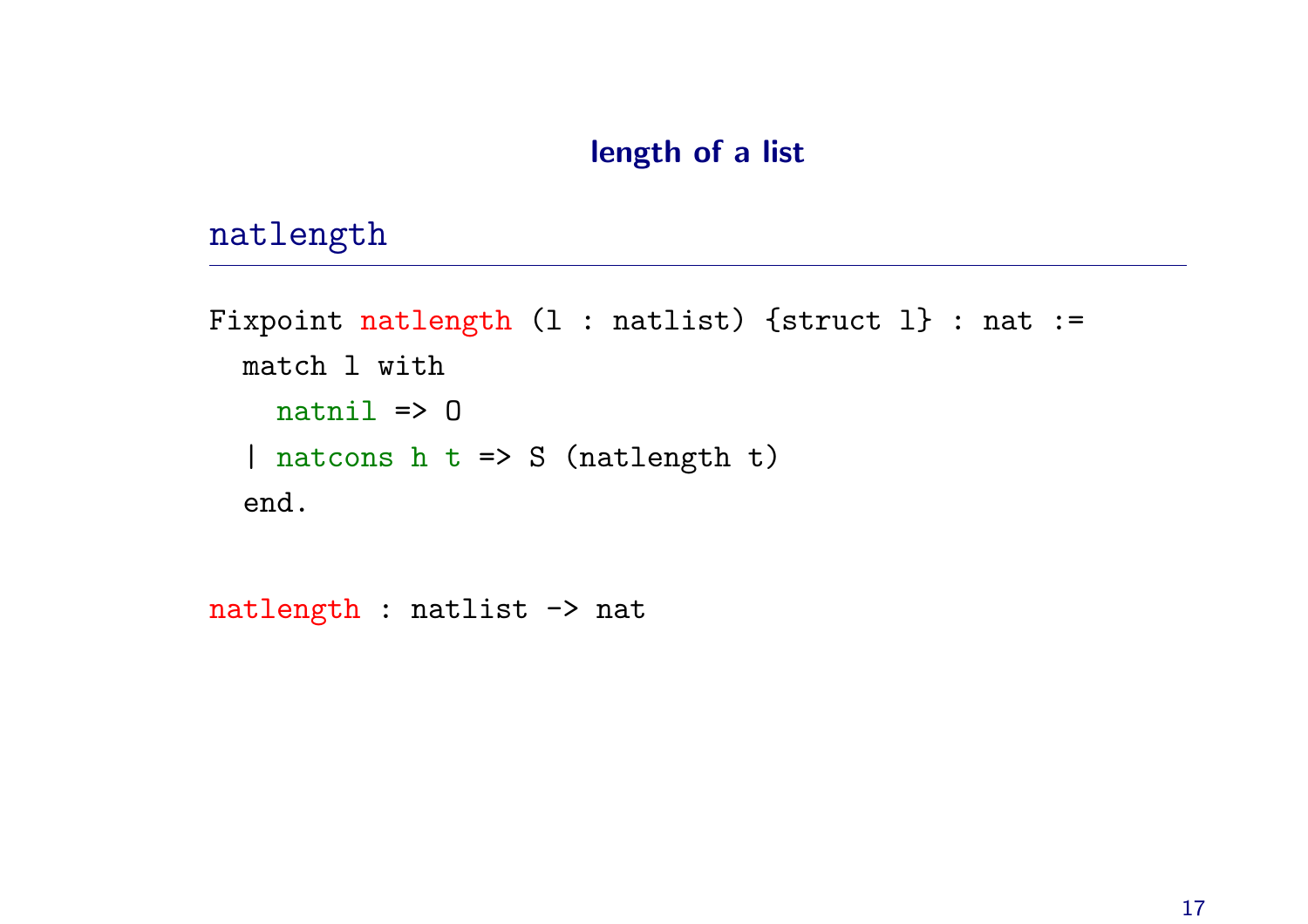### polylength

```
Fixpoint polylength
    (A : Set) (1 : polylist A) {struct 1} : nat :=
 match l with
   polynil => O
  | polycons h t => S (polylength A t)
 end.
```
polylength : forall A : Set, polylist A -> nat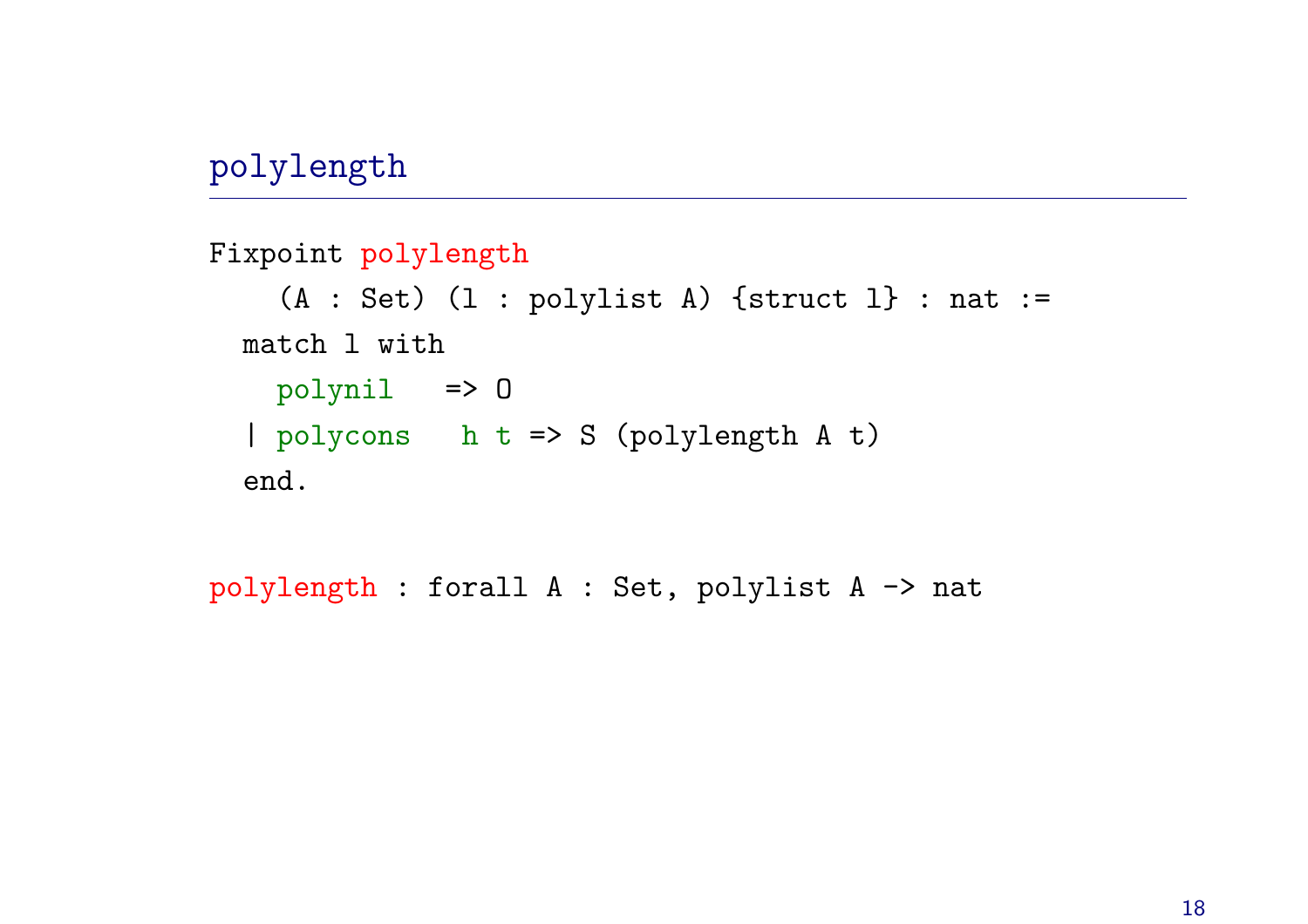### polylength

```
Fixpoint polylength' (l : polylist') {struct l} : nat :=
 match l with
   polynil' => O
  | polycons' A h t => S (polylength' t)
  end.
```
polylength' : polylist' -> nat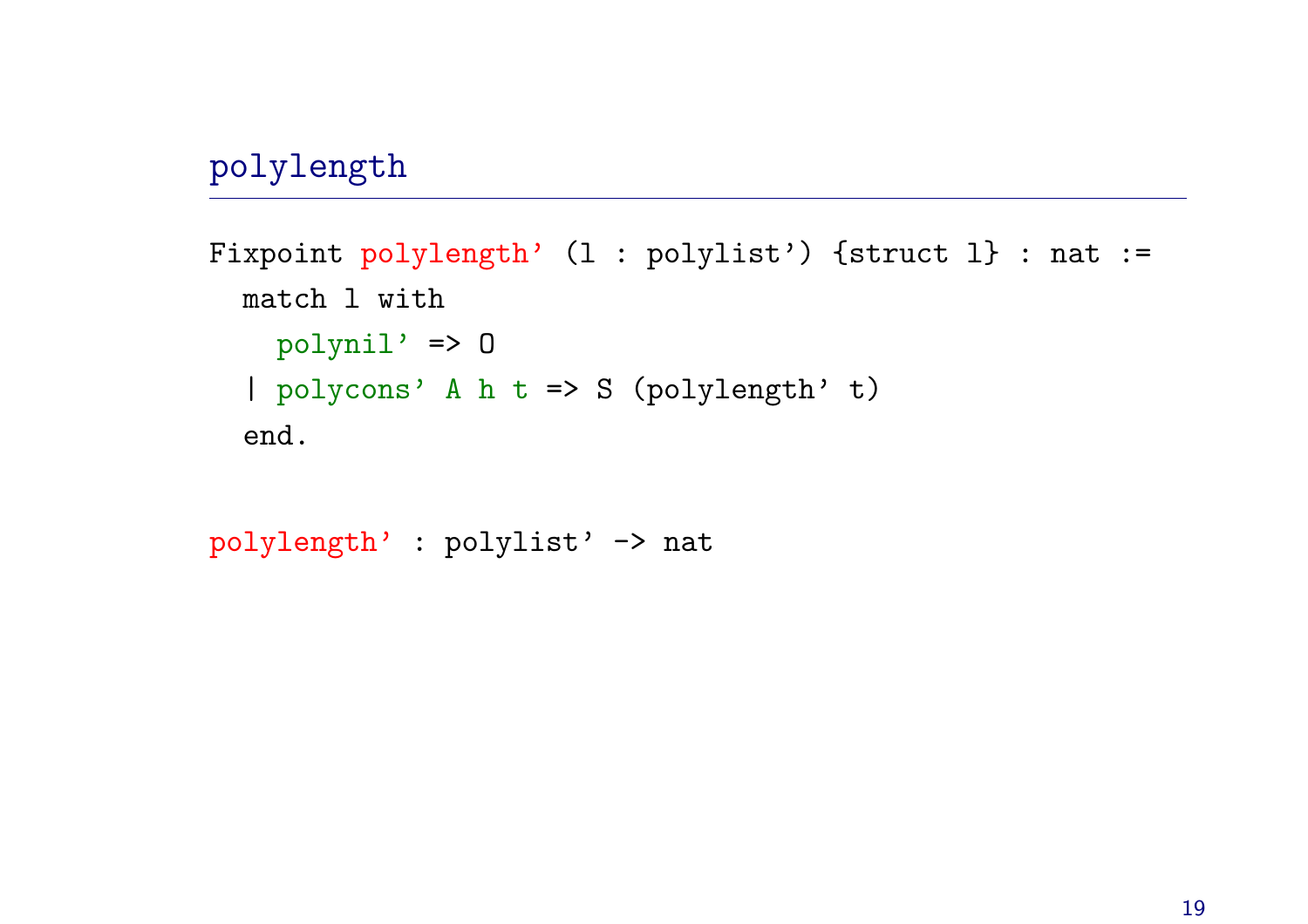#### applying <sup>a</sup> function to each element of <sup>a</sup> list

#### natmap

```
Fixpoint natmap
    (f : nat \rightarrow nat) (1 : natlist) {struct 1} : natlist :=
  match l with
    natural \Rightarrow natnil
  | natcons h t => natcons (f h) (natmap f t)
  end.
```
natmap : (nat  $\rightarrow$  nat)  $\rightarrow$  natlist  $\rightarrow$  natlist

natmap  $(\lambda n. n + 10)$   $(3, 1, 4, 1, 5, 9, 2, 6) = (13, 11, 14, 11, 15, 19, 12, 16)$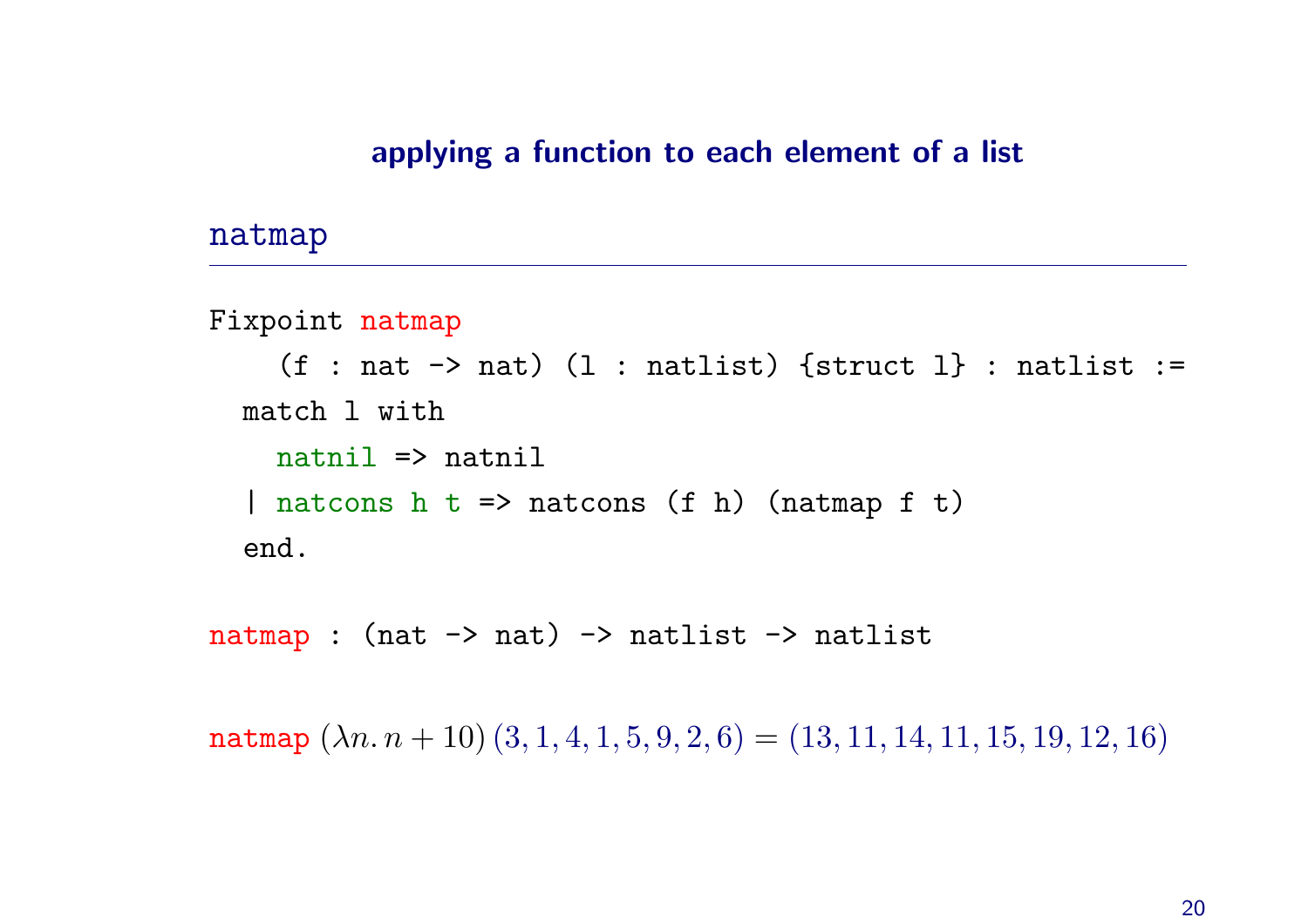### polymap

```
Fixpoint polymap (A : Set)
    (f : A \rightarrow A) (l : polylist A) {struct 1} : polylist A :=
  match l with
    polynil => polynil A
  | polycons h t => polycons A (f h) (polymap A f t)
  end.
```

```
polymap :
  forall A : Set, (A \rightarrow A) \rightarrow polylist A \rightarrow polylist A
```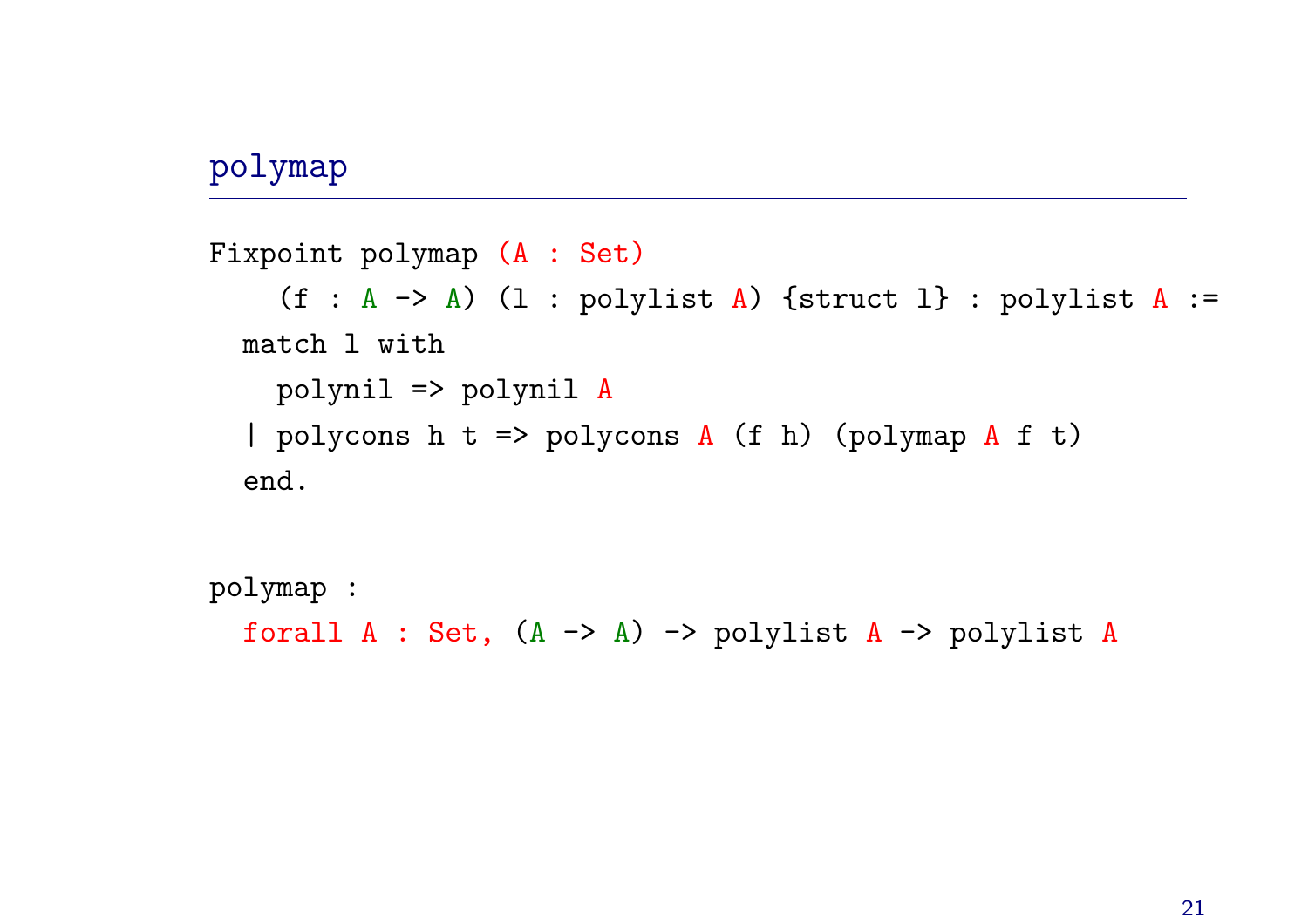. . . and even more polymorphic

```
Fixpoint polymap' (A B : Set)
    (f : A \rightarrow B) (l : polylist A) {struct 1} : polylist B :=
  match l with
    polynil => polynil B
  | polycons h t => polycons B (f h) (polymap' A B f t)
  end.
```

```
polymap' :
  forall A B : Set, (A \rightarrow B) \rightarrow polylist A \rightarrow polylist B
```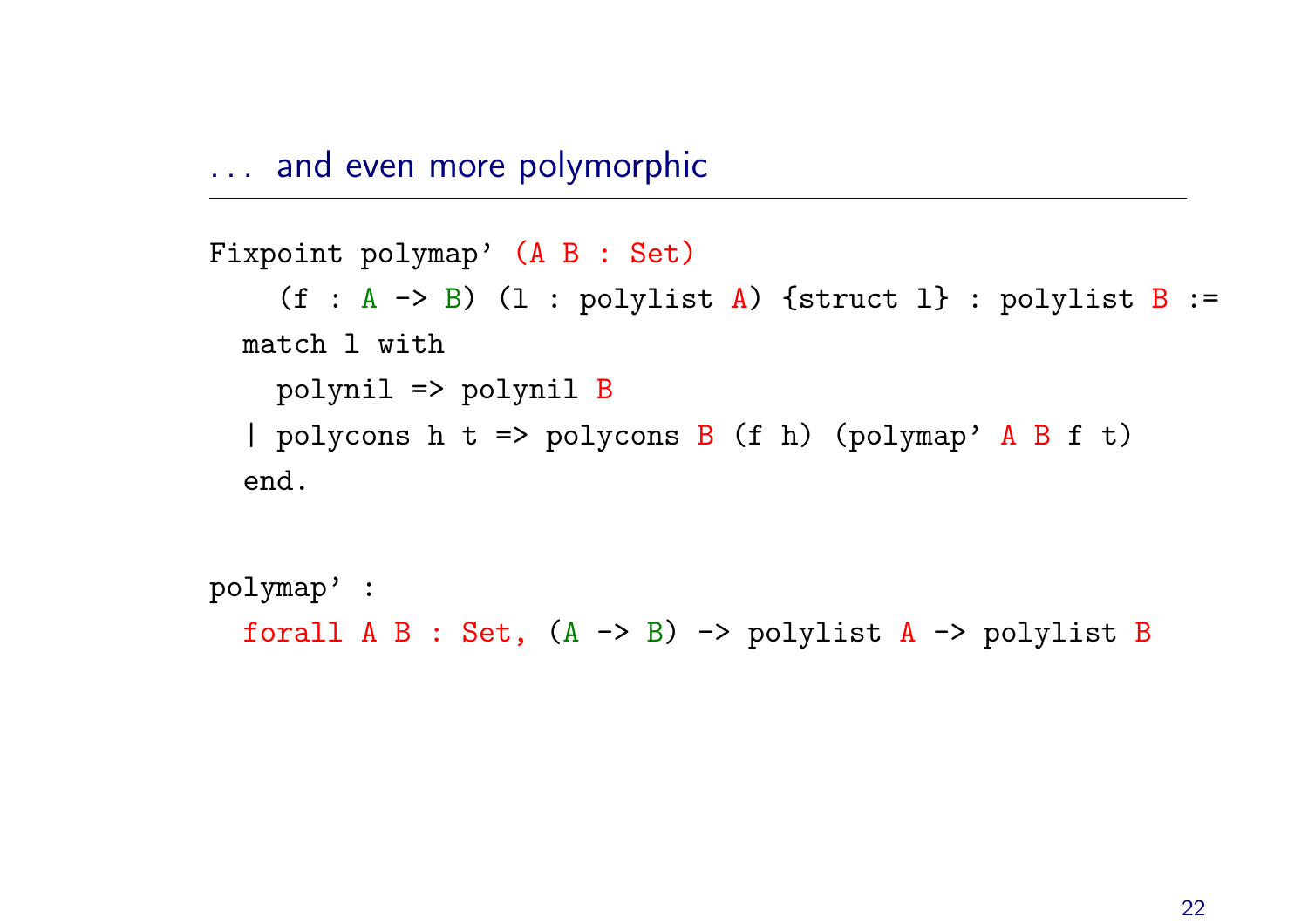#### natfold

```
Fixpoint natfold (f : nat \rightarrow nat \rightarrow nat) (z : nat)
     (1 : \text{natural}) {struct 1} : nat :=
  match l with
     natural \Rightarrow z| natcons h t \Rightarrow f h (natfold f z t)
  end.
```
natfold : (nat  $\rightarrow$  nat  $\rightarrow$  nat)  $\rightarrow$  nat  $\rightarrow$  natlist  $\rightarrow$  nat

natfold  $f z (3, 1, 4, 1) = f 3 (f 1 (f 4 (f 1 z)))$ natfold  $* z (3, 1, 4, 1) = 3 * 1 * 4 * 1 * z$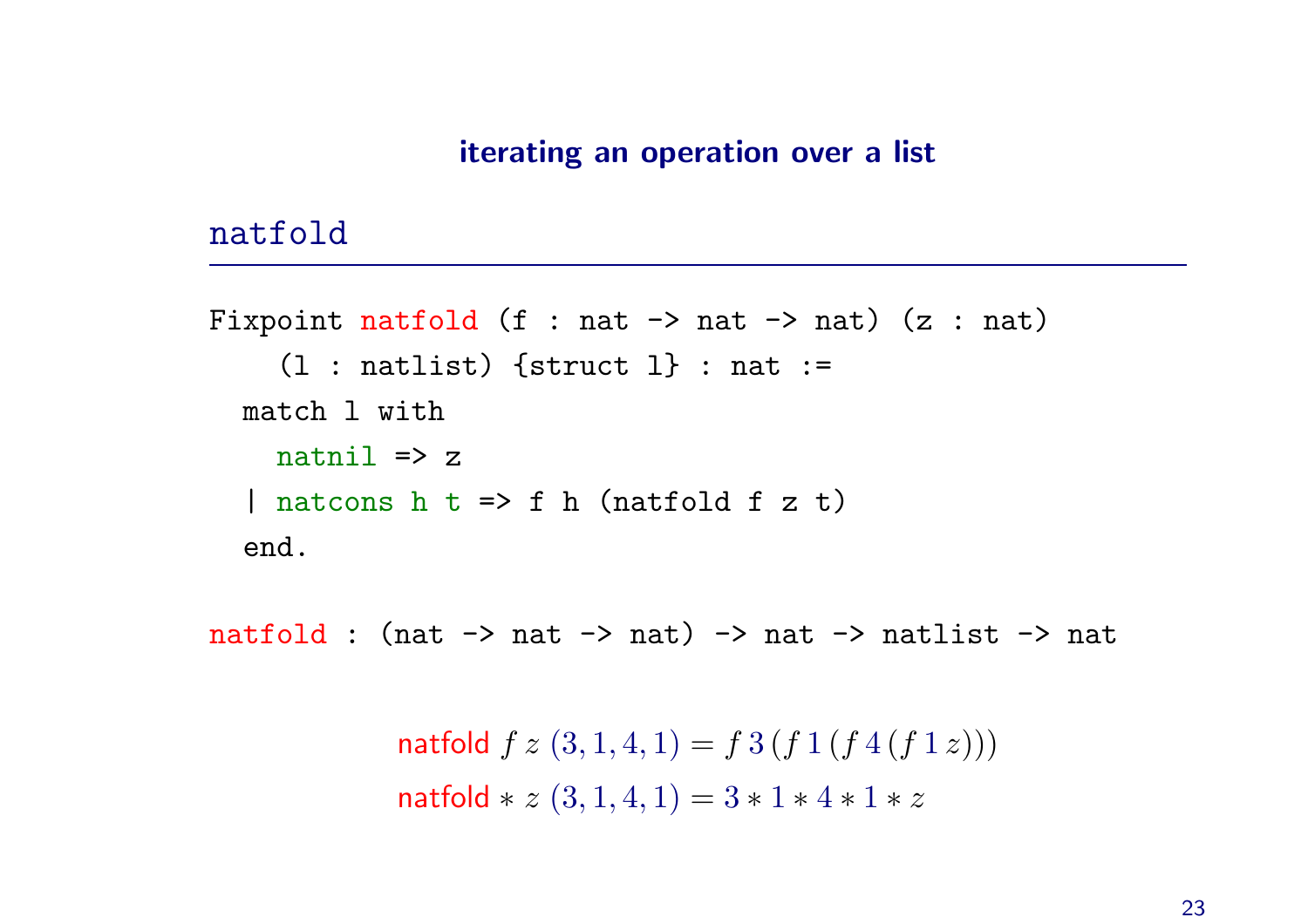#### sum

Definition sum := natfold plus O.

```
sum : natlist -> nat
```

```
Eval compute in
  sum (natcons 3 (natcons 1 (natcons 4 (natcons 1 natnil)))).
```
natfold  $(+) 0 (3, 1, 4, 1) = 3 + 1 + 4 + 1 + 0 = 9$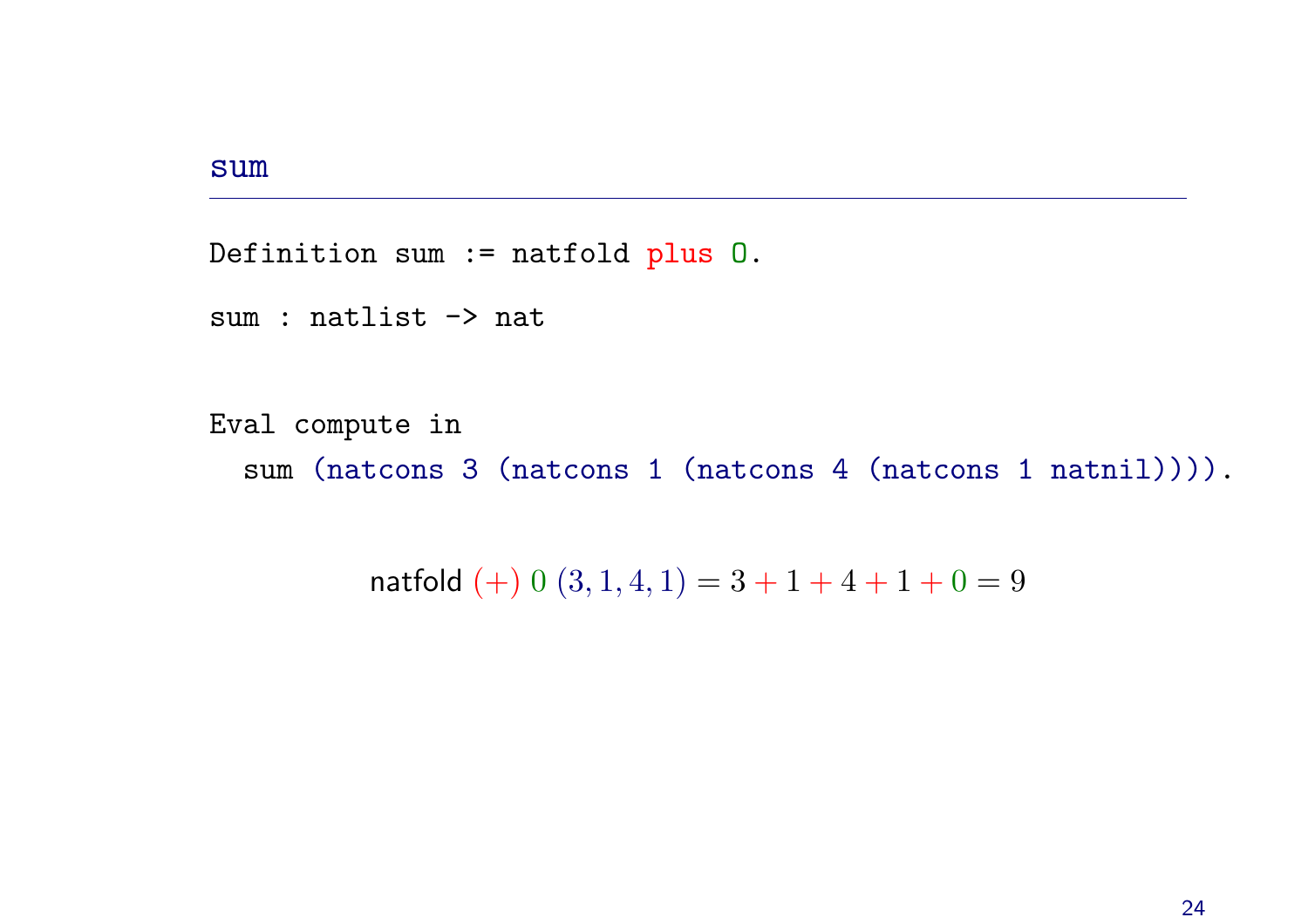### polyfold

```
Fixpoint polyfold (A B : Set) (f : A \rightarrow B \rightarrow B) (z : B)
    (l : polylist A) struct l : B :=
  match l with
    polynil => z
  | polycons h t => f h (polyfold A B f z t)
  end.
```

```
polyfold :
   forall A B : Set, (A \rightarrow B \rightarrow B) \rightarrow B \rightarrow polylist A \rightarrow B
```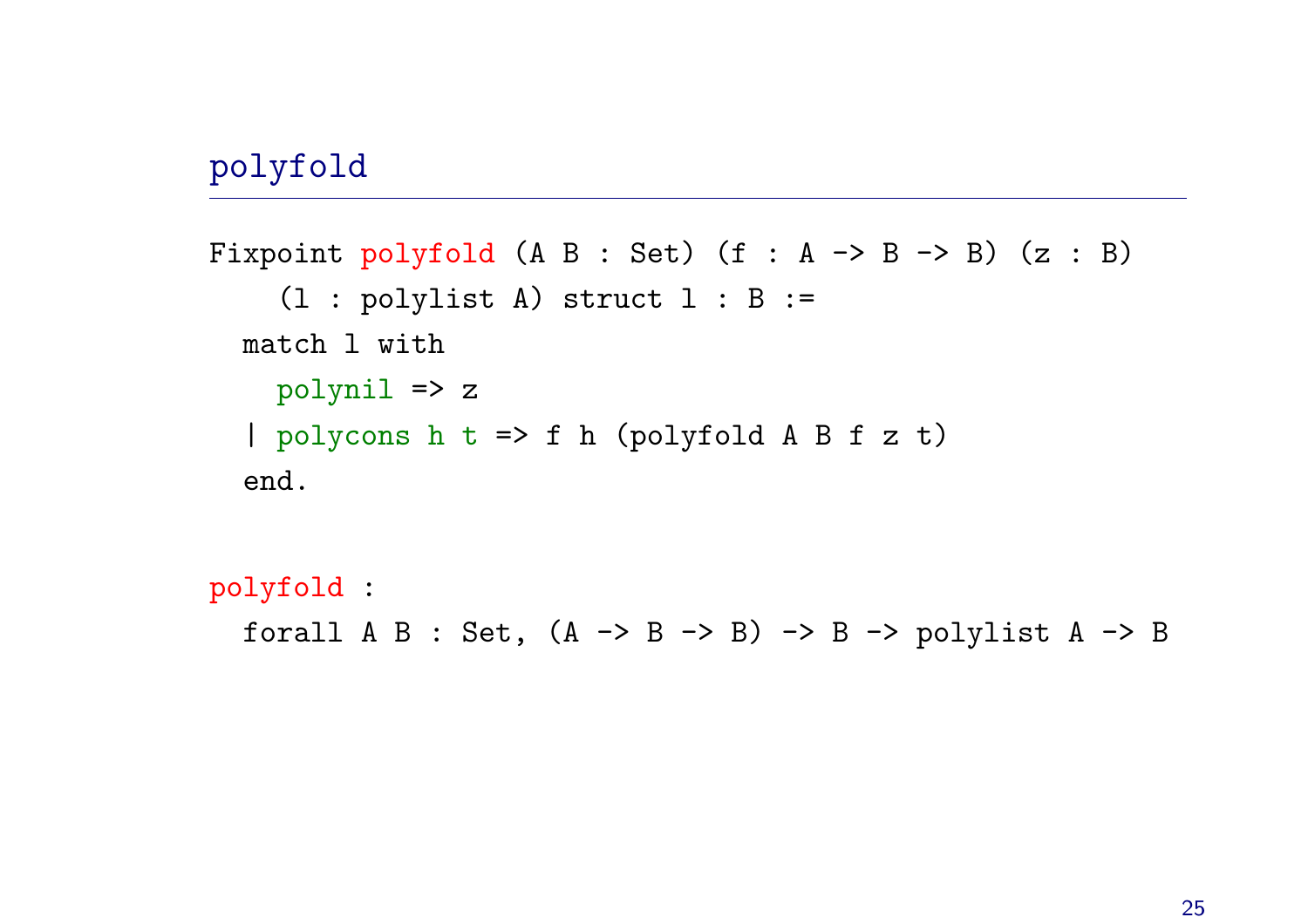sum defined with polyfold

Definition sum' := polyfold nat nat plus O.

Definition sum' := polyfold \_ \_ plus O.

sum' : polylist nat -> nat

Eval compute in sum' (co <sup>3</sup> (co <sup>1</sup> (co <sup>4</sup> (co <sup>1</sup> ni)))).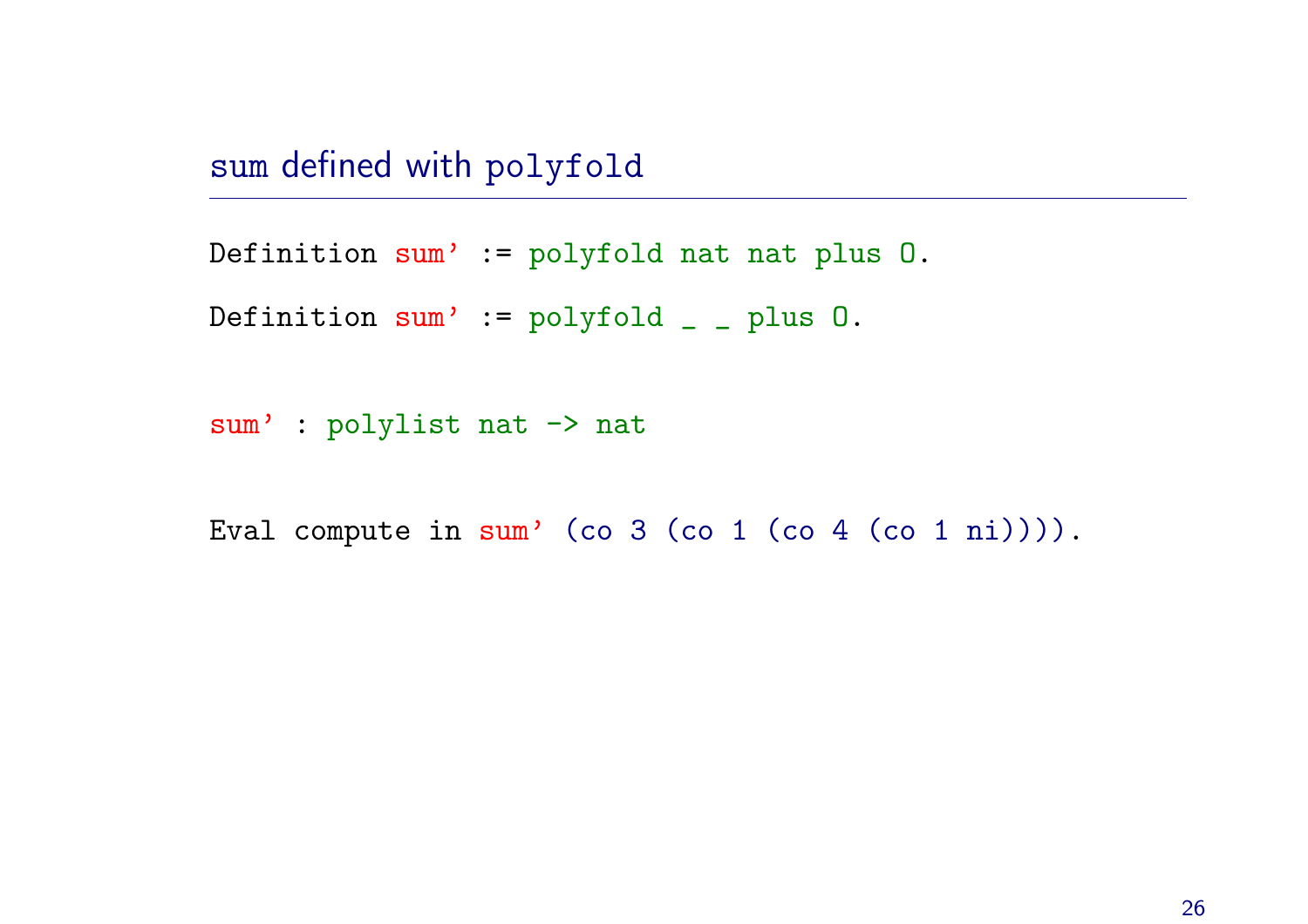#### impredicativity

### Russell's paradox

Cantor: power set is bigger than the set itself

naive set theory

 $\mathcal{P}(\mathsf{Set}) \subseteq \mathsf{Set}$ 

$$
\{x \mid x \notin x\} \in \{x \mid x \notin x\}
$$

$$
\Downarrow
$$

$$
\{x \mid x \notin x\} \notin \{x \mid x \notin x\}
$$

inconsistent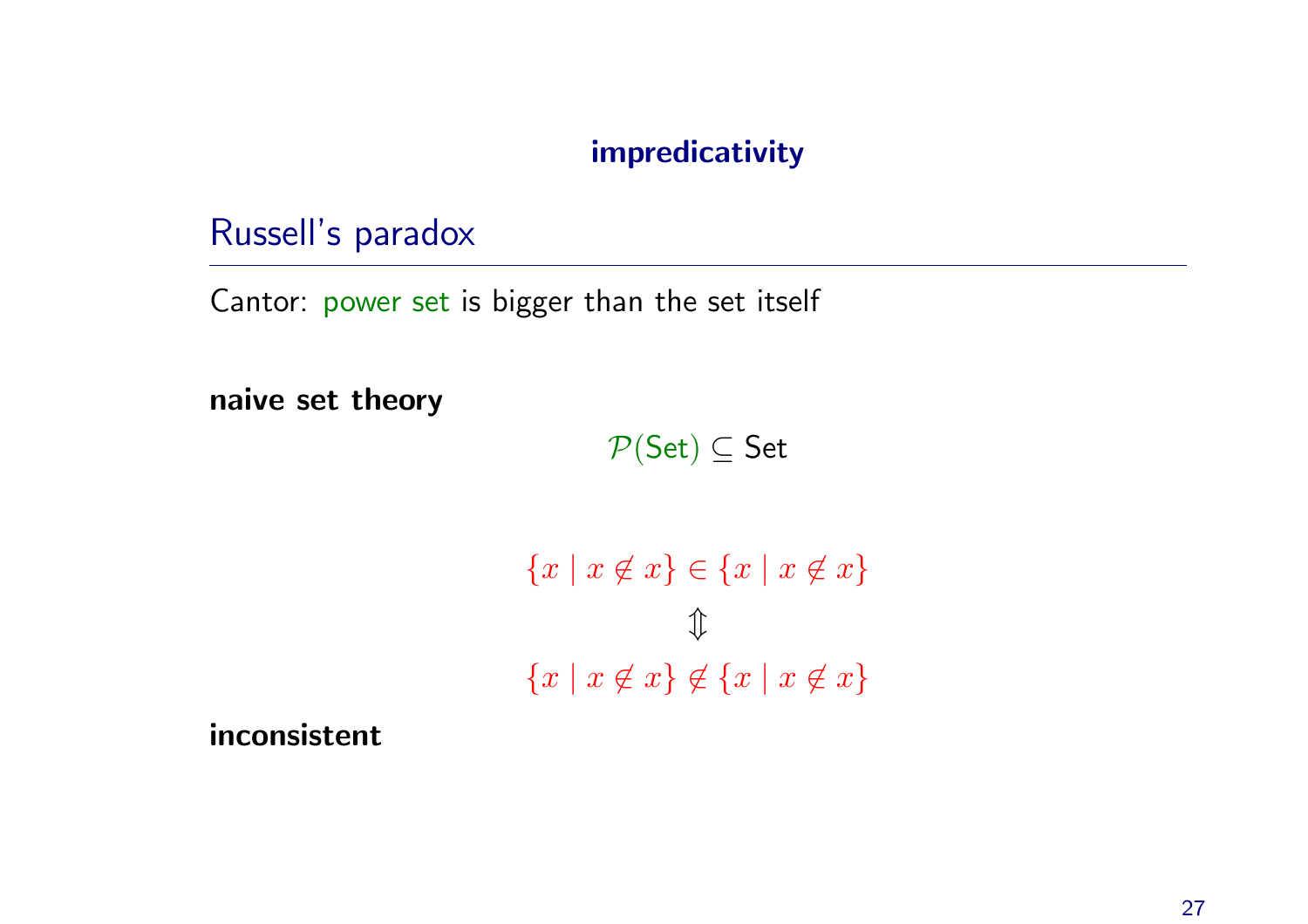impredicativity

 $\lambda$ 2 is impredicative

 $bool : * \vdash * \rightarrow bool : *$  $\mathcal{P}(\mathsf{Set}) \in \mathsf{Set}$ 

 $\vdash (\Pi A : * A) : *$ 

### Coq

Prop is impredicative, Set is predicative

(forall <sup>A</sup> : Prop, A) : Prop (forall <sup>A</sup> : Set , A) : Type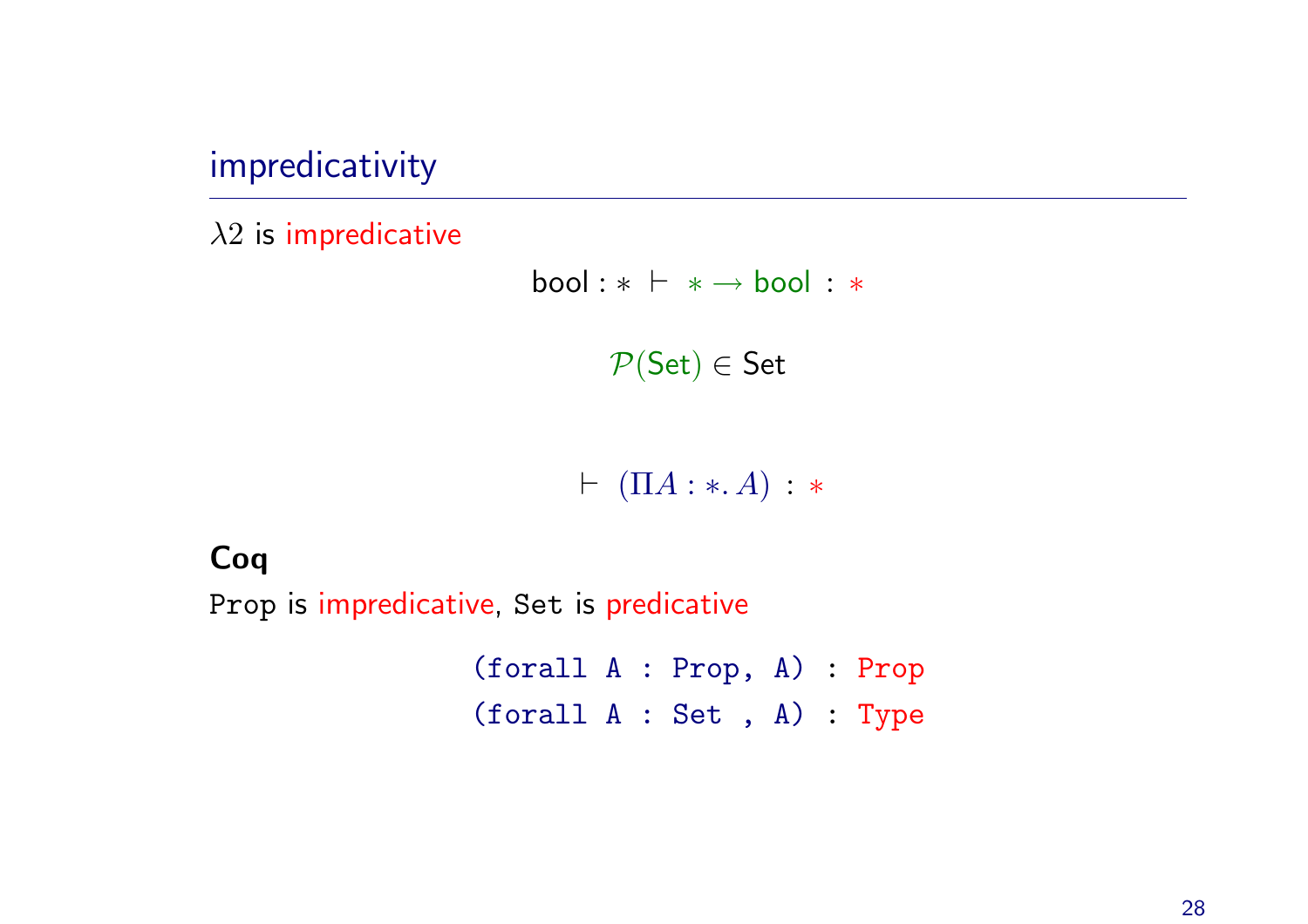$\lambda$ 2 is inconsistent with classical mathematics

$$
\mathsf{bool}: * \;\vdash\; \Pi A: *.(A \to \mathsf{bool}): *
$$

'set of functions that map each set into <sup>a</sup> subset of that set'

 $U := \prod_{A \in \mathsf{Set}} \mathcal{P}(A) \in \mathsf{Set}$ 

 $U = \mathcal{P}(U) \times \ldots$